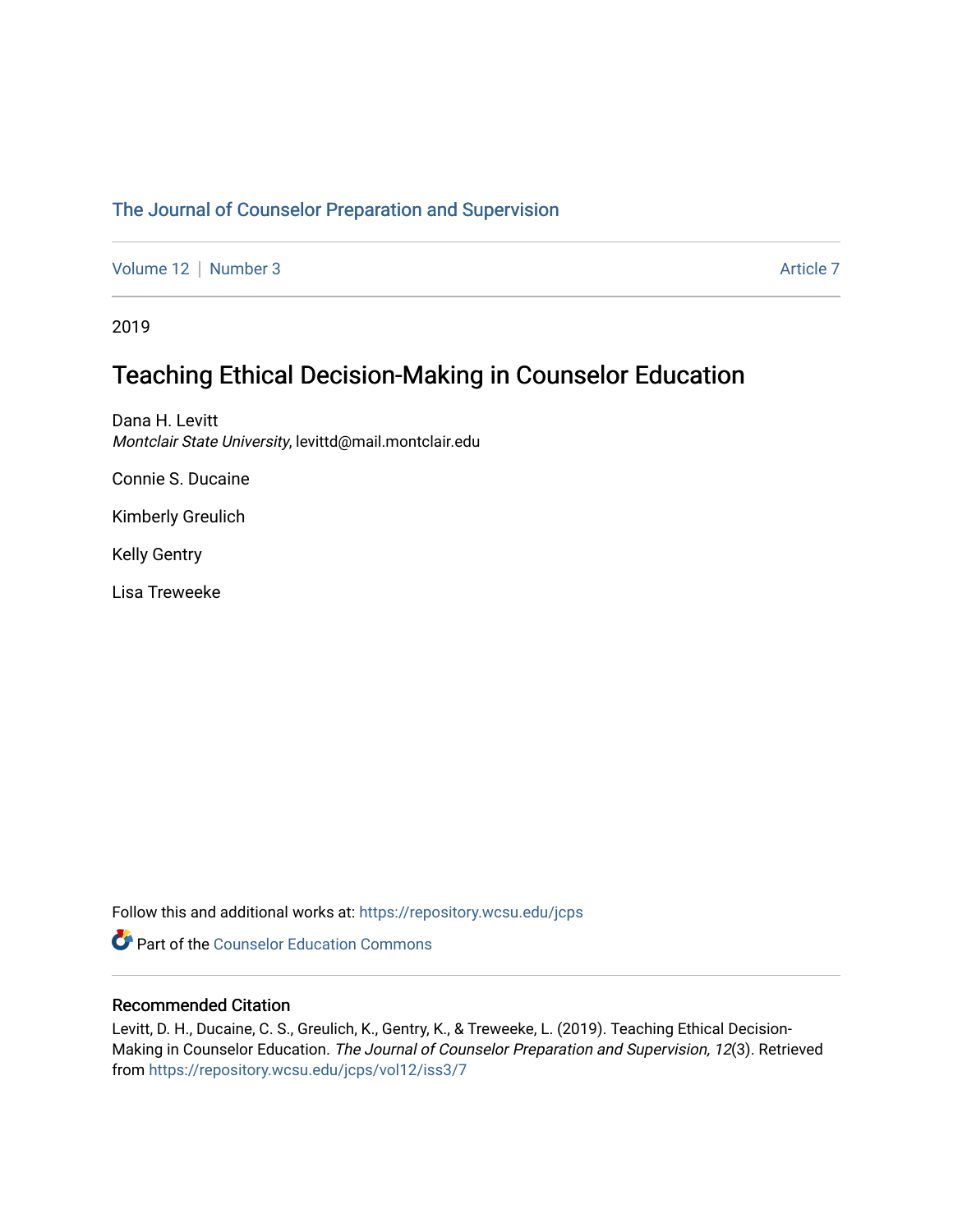# Teaching Ethical Decision-Making in Counselor Education

# Abstract

How and when counseling graduate students are taught to apply ethical codes and principles varies. In this article the authors review foundational concepts and proposed practices for ethics education in graduate counseling programs. The authors present strategies for teaching ethical decision-making that focus on the intersection of personal values, principle and virtue ethics, and self-reflection. Recommendations are provided for content delivery and activities and assignments that encourage selfreflection of values in conjunction with the application of decision-making skills and models. Implications for future research are addressed.

## Keywords

ethics, decision-making, counselor preparation, counselor education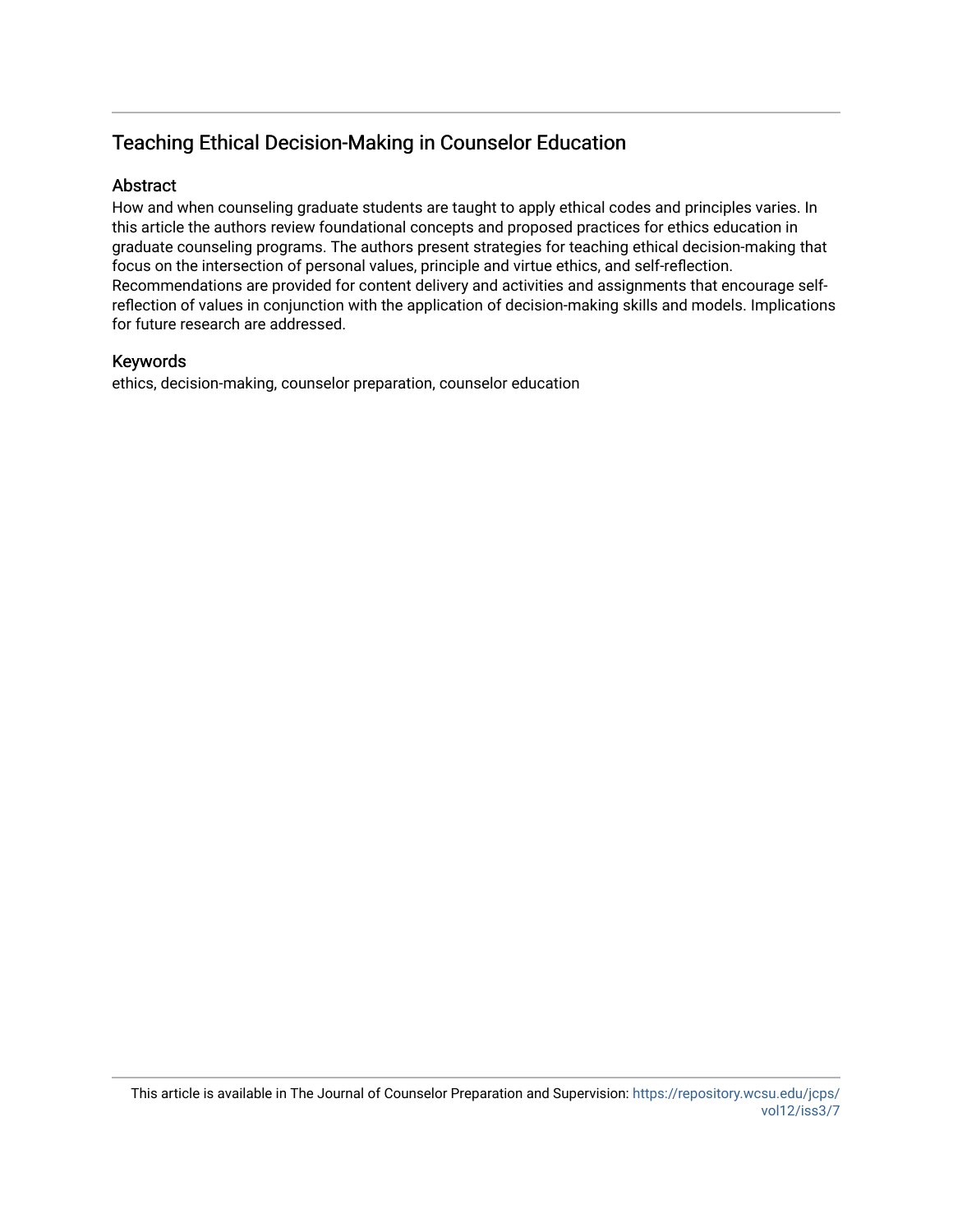Ethical decision making is a complex process that requires knowledge of ethical codes and legal obligations, awareness of personal values, authenticity, and confidence in one's own clinical judgment skills (Jungers & Gregoire, 2016; Lambie, Hagedorn, & Ieva, 2010; Lambie, Ieva, & Ohrt, 2012). Both Ward v. Wilbanks (2009) and Keeton v. Anderson-Wiley (2010) highlighted instances in which counselor trainees were dismissed from programs given their unwillingness to provide services based on their personal and religious beliefs. These situations informed the current case law, and highlight the importance of providing students with tools for ethical decision making. Ethical violations abound across counseling settings and with varied issues and populations (Neukrug & Milliken, 2011). Ahia and Boccone (2017) noted nearly 1,000 ethical violations were adjudicated in 18 states between 2009 and 2013. In its most recent report, the American Counseling Association Ethics Committee stated the organization received 1,739 ethics inquiries during the 2016 fiscal year (ACA, 2016). Even and Robinson (2013) reported that the most frequent ethical violations relate to professional competency, with 22.3% relating to sexual and non-sexual boundary violations and 10% relating to confidentiality. The American Counseling Association (2014) likewise reported the majority of cases relate to boundaries (sexual and nonsexual) and counselor competence. In light of these statistics, counselor education programs have increasing responsibility and accountability for the ethical preparation of counselors.

Although recommendations for teaching ethics exist in the literature, there are few examples of comprehensive approaches to counselor preparation in ethical decision-making. The purpose of this article is to explore the ethical preparation of counselors and recommend strategies to increase ethical practice beyond graduate training. Based on the literature, we conceptualize ethics education that attends to personal self-reflection, a values perspective, and a case-based approach to learning. The *ACA Code of Ethics* (2014) emphasis on values and how values relate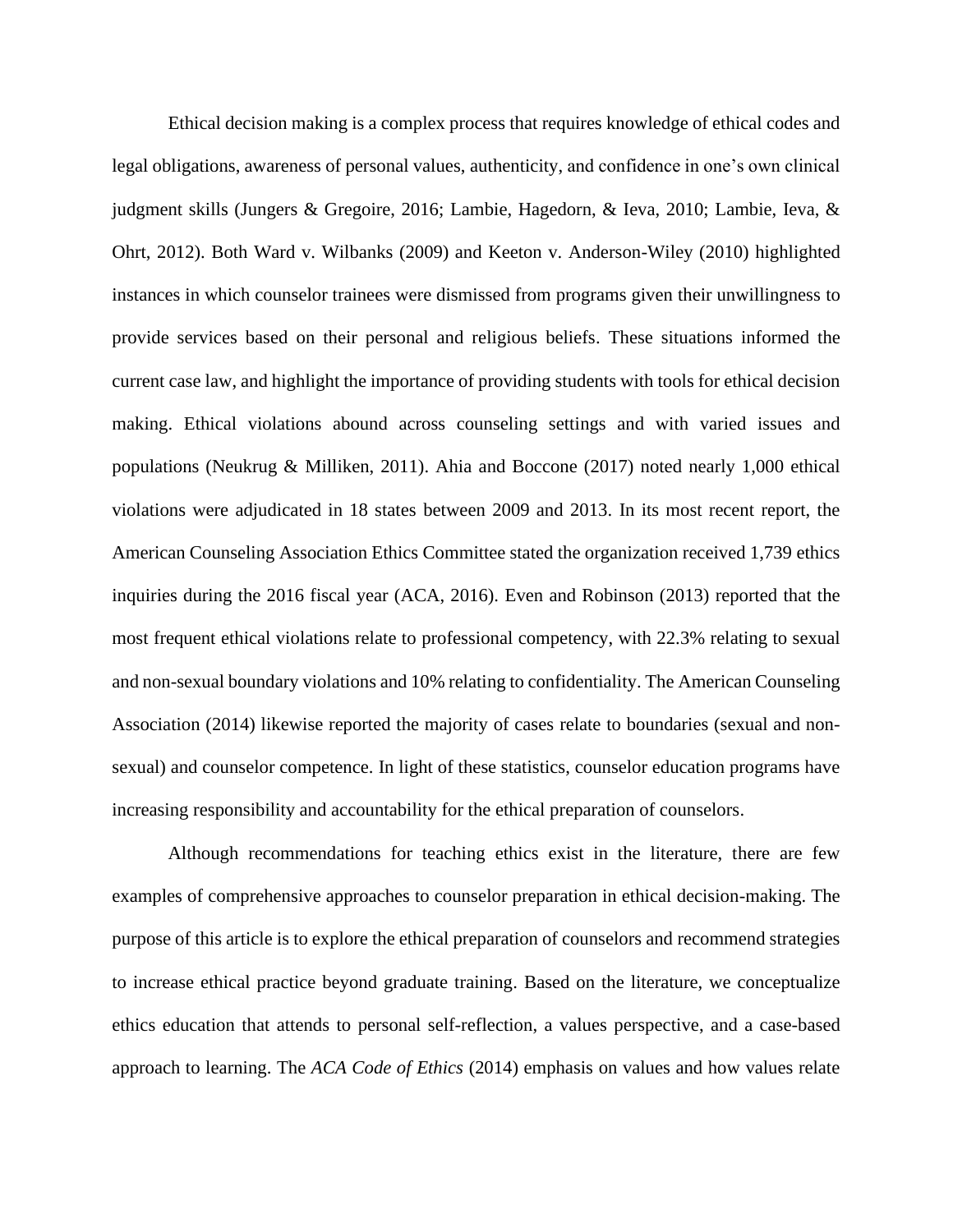to specific decision-making practices is especially salient (Kaplan, 2014). As counselor educators and practitioners we have witnessed the gaps that exist and as a result we propose the content that should be included in counselor ethics preparation, recommendations for placement of ethics education in the curriculum, and methods of delivery. The following recommendations are not comprehensive and therefore we invite readers to extrapolate material that fits their program, training needs, and trainee dispositions.

## **Elements of Ethical Decision-Making Education**

The foundation and bridge between theory and practice of ethical decision-making can provide a framework to scaffold students' learning. We propose counselor educators include the following components for teaching ethical decision-making, grounded in the literature and through application that may be meaningful to address students' development, foundations of ethics, and the application of decision-making models. Our goal in bridging theory and practice is to help students explore how their values serve as a foundation to authenticity in decision-making. By encouraging authenticity, counselor-in-training will learn to own the process of ethical decision making and be less focused on looking for black and white answers in the code of ethics.

#### **Values Exploration**

Values serve as a foundation to authenticity. Authenticity is an asset for any counselor faced with an ethical dilemma. When one operates from a place of authenticity, they reflect on personal values with a focus on how the decision will affect those involved, accepting responsibility for the decision, rather than relying on the code of ethics and ridding themselves of any accountability (Jungers & Gregoire, 2016). Therefore, it is significant to begin teaching ethics through an emphasis on students' values and values exploration. Values exploration might include encouraging reflective practices outside of the program, assuming a position of authenticity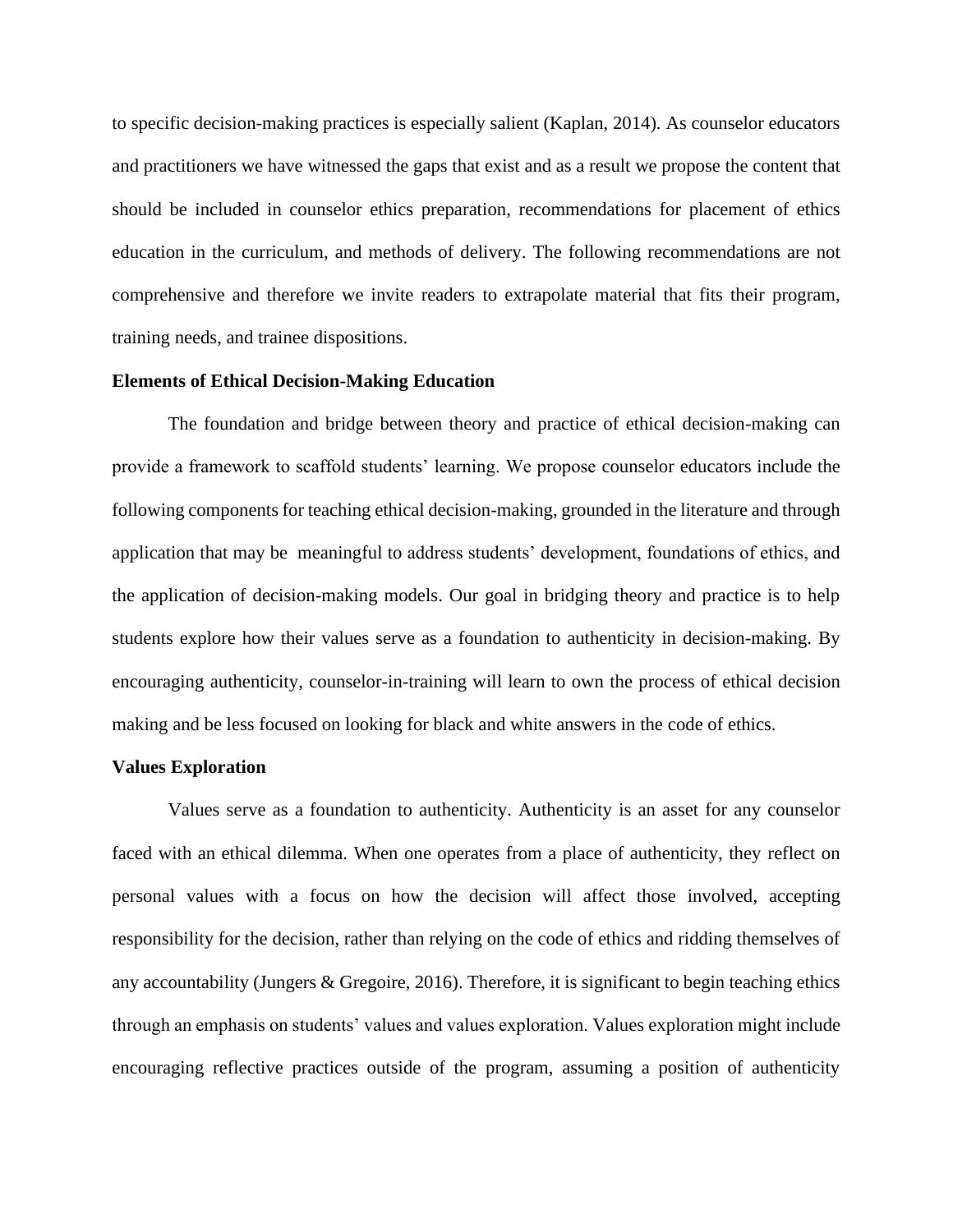regarding challenges, addressing personal worlds, and attending to students' individualized learning needs and reasons for entering the counseling profession (Levitt, Thomas, & Henning, 2012).

Students may demonstrate a sense of apathy towards values exploration since they have little understanding of the challenges they may face as they attempt to integrate personal values with ethical codes. However, over time students recognize that ethical decision-making requires integration of personal values, ethical standards, and the law, making it a more complex process than they had anticipated (Ametrano, 2014). Another study revealed counseling students' ambivalence about values and counseling, which demonstrates that values exploration must be a critical component of counselor development (Burkholder & Hall, 2014).

#### **Values and Self-Reflection**

Values exploration is not a new concept in counselor education. Several authors (e.g., Gladding, 2012; Levitt & Aligo, 2013; Levitt & Moorhead, 2013; Levitt et al., 2012; Pack-Brown, Thomas, & Seymour, 2008; Remley & Herlihy, 2016; Young, 2013) have advocated for selfreflection as a general practice in counselor preparation. Burkholder and Hall (2014) determined that current students advocate for self-reflection in the curriculum, citing awareness of the intersection of personal and professional values with the *ACA Code of Ethics* (2014) in the Ward v. Wilbanks case. Students may need more directive guidance to self-reflect on values in addition to addressing awareness of values that may be in conflict with their beliefs. In counselor preparation, it becomes the responsibility of faculty to help students develop skills to "apply a reflective process in the here and now of the counseling encounter to manage the necessary bracketing" (Choudhuri & Kraus, 2014, p. 195). Therefore, we advocate for continued attention to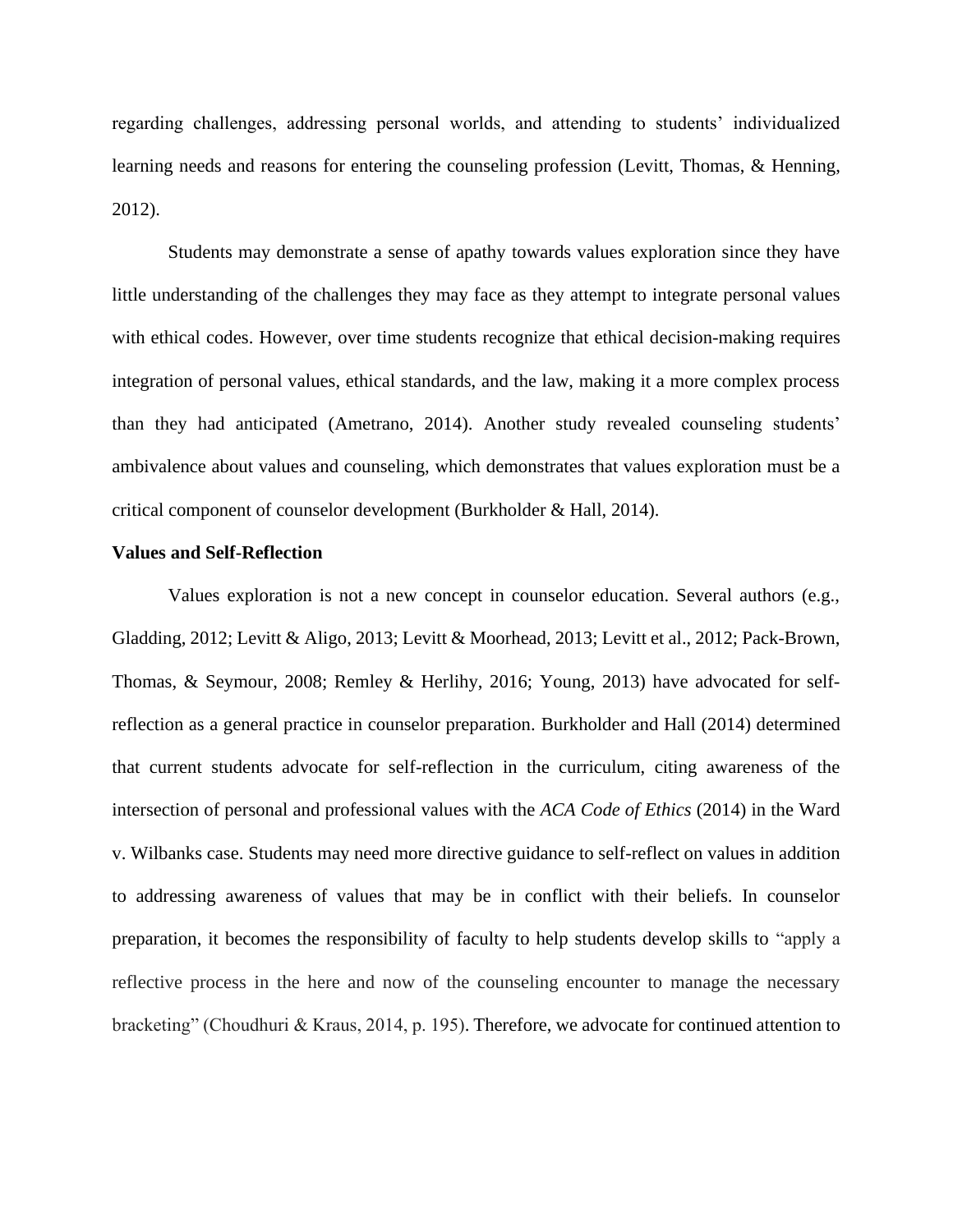self-reflection with consideration of the skills faculty may teach students to engage in their own values exploration in the reality of the counseling setting.

### **Ethical Foundations and Processes**

Ametrano's (2014) study demonstrated the efficacy of values exploration as a pathway towards effective exploration of ethical issues. An overview of professional identity, covered throughout the counselor education curriculum, should include an introduction to the intersection of personal and professional ethics. Students may then be introduced to virtue and principle ethics, with application to understanding how they apply to counselor practice.

The foundation for ethical practice seems to reside in a sense of professional identity. One must have awareness of what it means to be a counselor to appreciate the nature of professional guidance. Remley and Herlihy (2016), for example, distinguished the counseling profession as its own discipline in an effort to highlight the expectations of professional activities and perspectives. A wellness approach may inform the management of ethical issues and guide decision-making. Therefore it would benefit counseling programs to spend significant time addressing the professional identity of counselors. As students develop an appreciation of the importance of our professional identity, this understanding will provide them with clarity as to why they are expected to handle professional and ethical issues as guided through professional literature (Kaplan, 2014; Levitt & Moorhead, 2013; Remley & Herlihy, 2016). Professional values, as espoused directly in the *ACA Code of Ethics* (2014), become more salient to the practicing counselor with a sense of connection to one's professional philosophy.

#### **Principle and Virtue Ethics**

The *ACA Code of Ethics* (2014) is founded on Kitchener's (1984) principle ethics and serves to guide counselors with actions. The principles of autonomy, beneficence, nonmaleficence,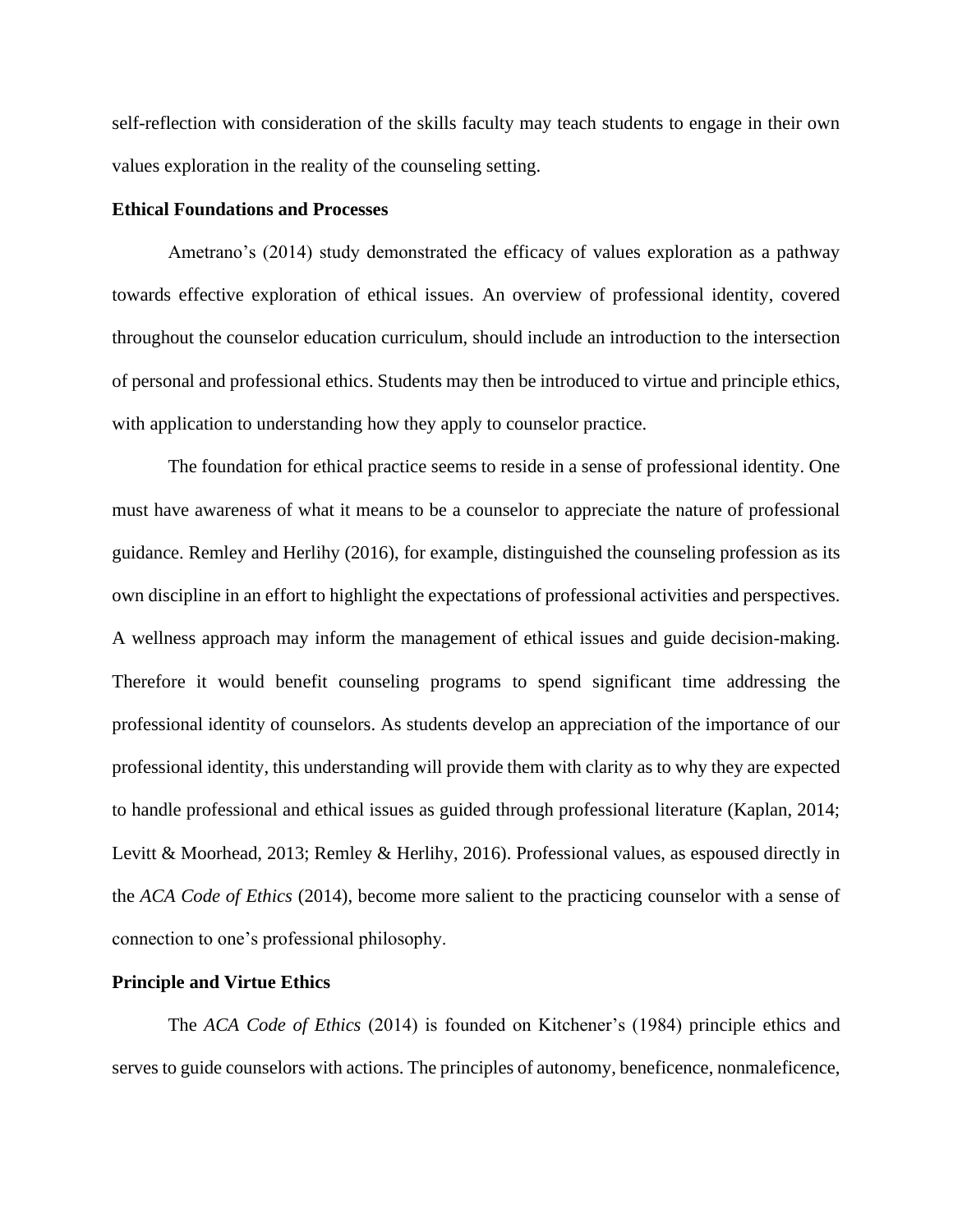fidelity, justice, and veracity are included in foundational ethics texts (e.g., Remley & Herlihy, 2016) and serve as a basis for determining appropriate ethical actions. Virtue ethics focus on questions of character and guide counselors to consider their perspectives and values in challenging situations. The virtue ethics of integrity, discernment, self-awareness, acceptance of emotion, and community interdependence inherently require self-reflection (Levitt & Aligo, 2013). Attention to principle and virtue ethics throughout counselor education curricula may contribute to counselor trainees' abilities to self-reflect and enter an informed and authentic decision-making process.

## **Ethical Decision-Making Models**

Ethical decision-making models (EDMMs) provide a structured process for approaching ethical dilemmas (Lambie, Ieva, Mullen, & Hayes, 2011). According to Cottone and Claus (2000), EDMMs fall into three categories: theoretical and philosophical; practice-based; and models designed for specialty practice and populations (i.e. couples counseling, school counseling). Within each of the EDMMs is a stage model or step-by-step process through which each counselor is assumed to progress in order to make the most informed ethical decision. Common steps in the models usually include identifying the problem, reflecting on values, consulting ethical standards, considering opposing views and potential consequences, consulting with professionals, and taking action (Cottone & Claus, 2000).

The development of EDMMs, although more than thirty years old (Kitchner, 1984), is still young in terms of empirical evidence demonstrating effectiveness (Cottone & Clause, 2000), and subsequently, is still evolving in theory and practice. Most recently, the literature has drawn attention to the importance of self-awareness (Ametrano, 2014; Levitt et al., 2012) and addressing value-based conflicts (Kocet & Herlihy, 2014) as critical to comprehensive applications of ethical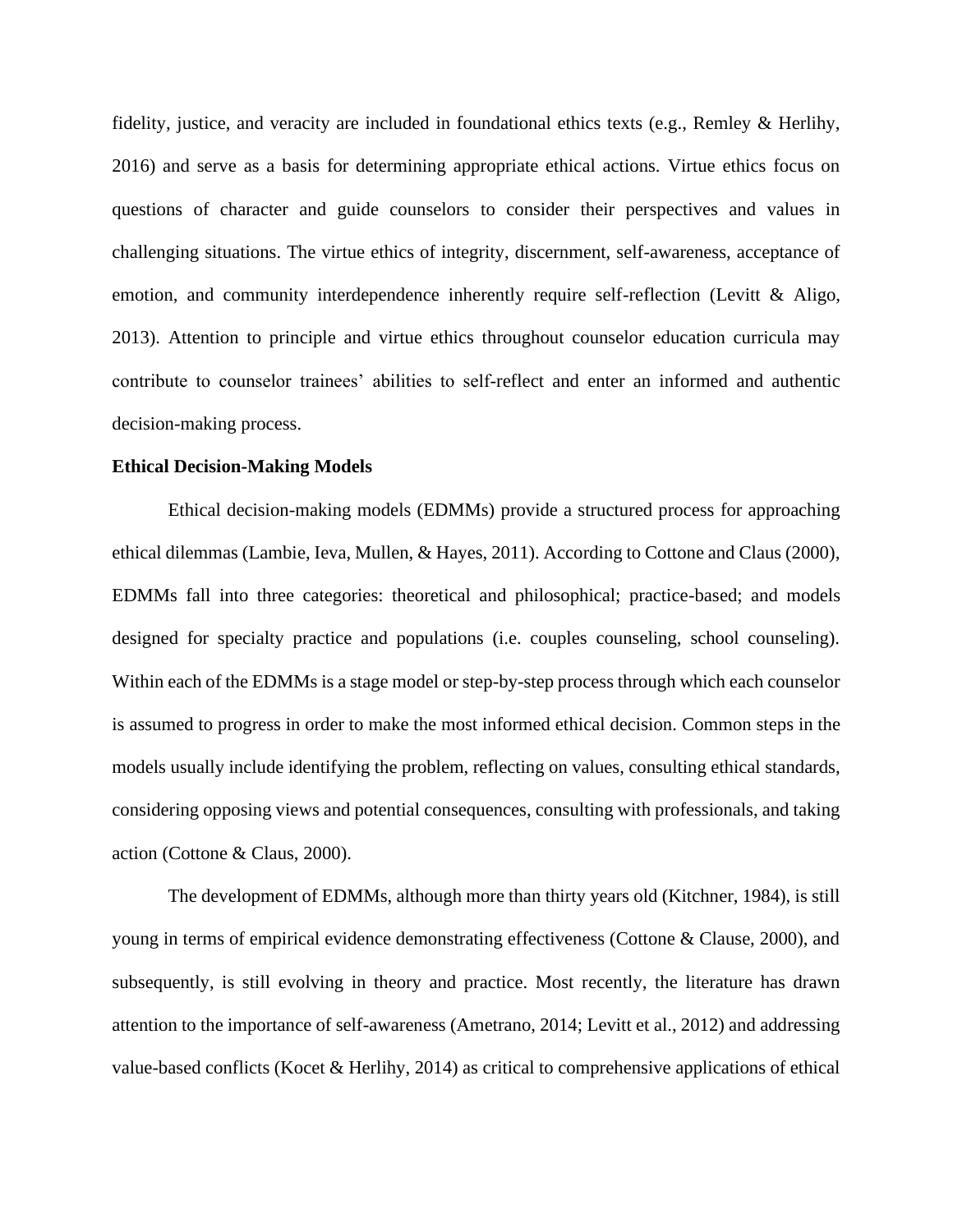decision making models. The myriad decision-making models should be presented to burgeoning counselors as a means to begin discerning how to approach ethical challenges given the luxury of time with written cases before they enter practice.

However, a recent study by Levitt, Farry, and Mazzarella (2015) suggested that counselors do not directly use EDMMs in their practice. Counselors indicated that they tend to rely on personal values and look towards clients' best interests, transparency in decision-making, and a backdrop to their formal training in ethical decision-making in rendering decisions (Levitt et al., 2015). Personal values emerged as a prominent theme for participants in this qualitative study. Given the numerous decision making-models and the conflicting views in the literature regarding the interpretation of ethical codes (Kocet & Herlihy, 2014), there may be little practicality in focusing solely on decision making models and the *ACA Code of Ethics* (2014) without the context of personal values. Since values are a consistent thread particularly in the *ACA Code of Ethics* (2014), it seems fitting to include personal values exploration in the counselor preparation curriculum as a base for counselors' ethical decision-making.

#### **Values and Ethical Decision-Making Models**

Kocet and Herlihy (2014) proposed an ethical bracketing model in which students learn through self-reflection the nature of collaborative and relational ethics. The ethical bracketing model follows standard ethical decision-making models in which counselors identify the problem, self-reflect on the nature of the core issues and barriers to care, seek consultation with the *ACA Code of Ethics* (2014) and literature on best practices, seek supervision, and determine and evaluate actions (Kocet & Herlihy, 2014). The model adds a linear process to guide counselors to intentionally consider how their values are guiding their decision-making. Kocet and Herlihy (2014) proposed that delineation of personal and professional values in the process can help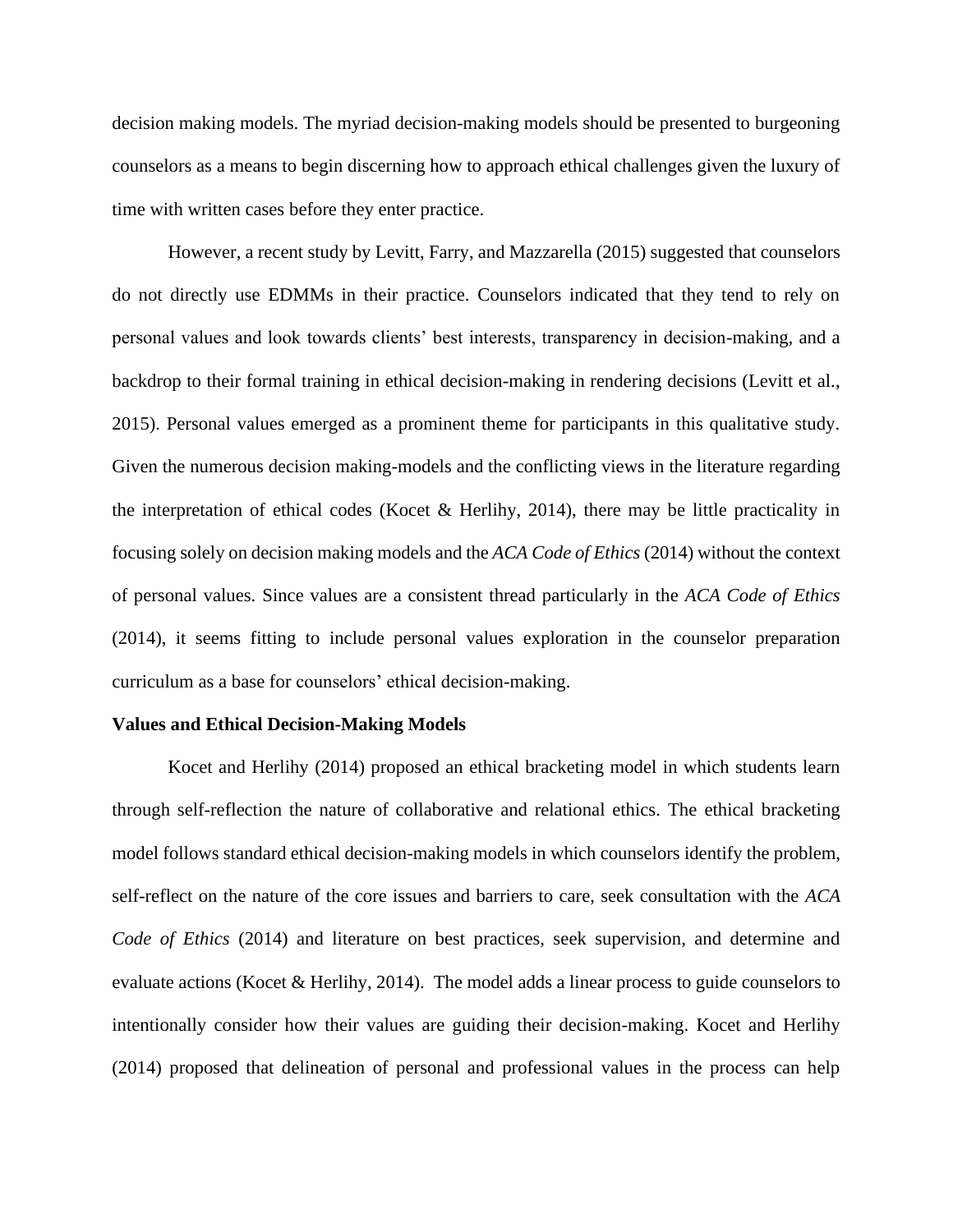counselors clarify how to best serve their clients. Understanding the personalized process of making decisions might be a critical factor in increasing student ethical decision-making skills.

The practice of teaching ethical decision making models is most often through the use of ethical vignettes (Ametrano, 2014; Moffett Becker, & Patton, 2014). Ethical vignettes allow students to apply recently obtained knowledge about codes of ethics and assess the steps they would take in addressing the specific ethical dilemma (Ametrano, 2014). We will further discuss the nature of vignettes and case-based learning later in the manuscript. We encourage readers to consider how they might guide students in the resolution of these cases through the application of professional codes of ethics.

## **Codes of Ethics**

The primary role of a code of ethics for any profession is to establish standards and commonly accepted practices as well as expectations of the individuals or collective group that are bound by the code (Francis & Dugger, 2014). The *ACA Code of Ethics* (2014), along with other divisional ethical codes (e.g. ASCA, AMHCA, NASPA) and professional codes (NBCC), occupies an integral role in the content that is delivered for the ethical preparation of counselors. Through the internalization of the professional ethical code, counselors equip themselves with a prescription for acceptable behavior, and it is highly important that we teach the ethical code in a way that is clear and meaningful.

Ametrano (2014) found that early in ethics education many students rely heavily on the *ACA Code of Ethics* (2014) to find concrete answers to make decisions or come to conclusions and to provide a rationale for how the code influenced their decision-making process. Over the course of the semester, however, students came to understand the role of the *ACA Code of Ethics* (2014) in their decision-making as a guide and not an answer key (Ametrano, 2014). While the *ACA Code*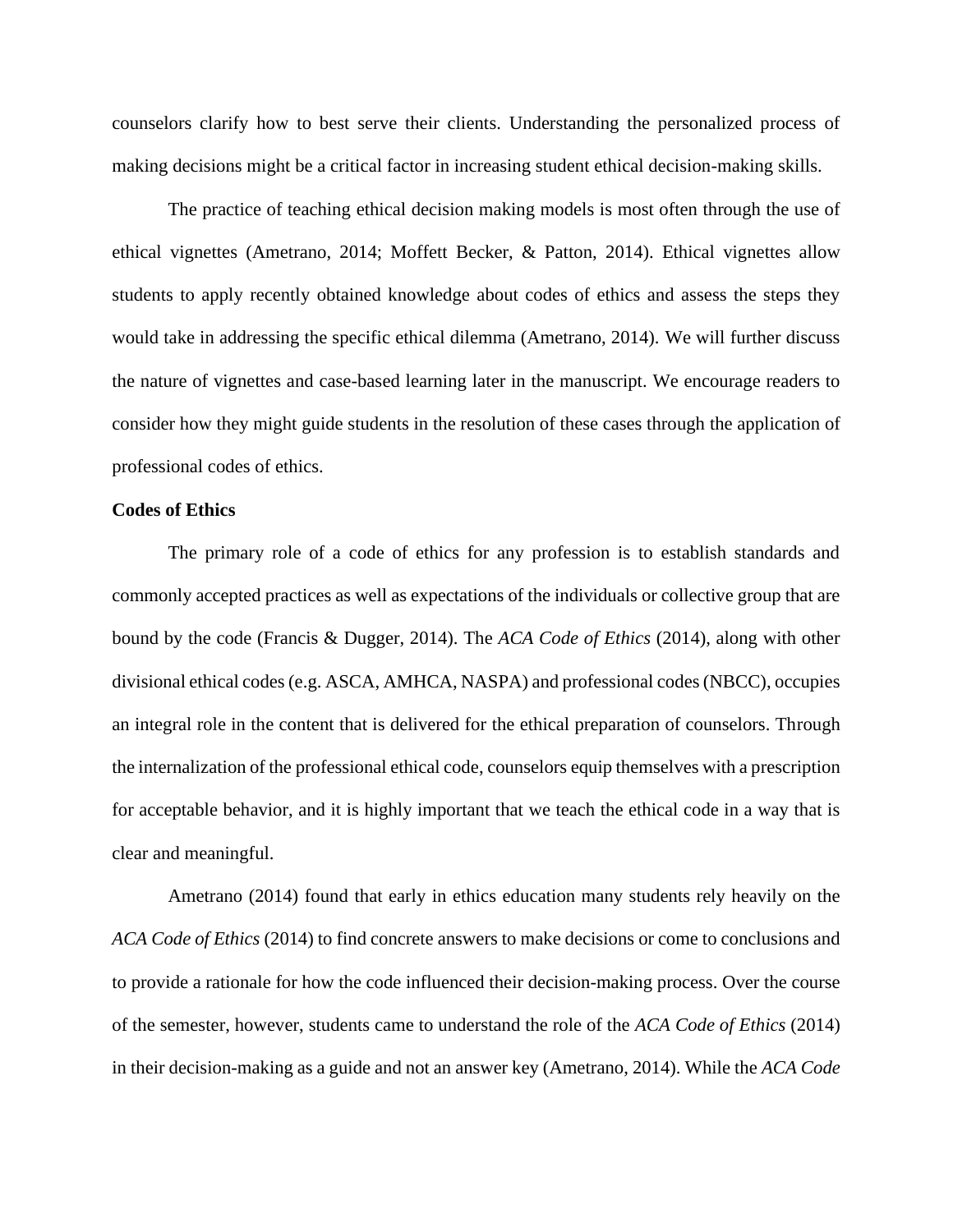*of Ethics* (2014) is a cornerstone of values held collectively by the profession, it is meant to be internalized and integrated with one's personal values (Francis & Dugger, 2014). It is therefore necessary to emphasize the open-ended nature of the ethical code and the importance of integrating the guidelines it provides with personal values and ethical decision-making models.

# **Case-Based Learning**

Case-based methods are among the most common and established methods of teaching ethics and the application of ethical decision-making models (Levitt et al., 2012). Case-based scenarios allow counselor educators to introduce ethical dilemmas within a controlled and monitored environment. Review and discussion of cases or vignettes helps students develop ethical sensitivity, or their ability to recognize that there has been an ethical issue that may require action (Moffet et al., 2014). Students are first asked to identify the ethical dilemma, and then to describe what action they think should be taken given the information they have been provided. After making their decision, students can then compare it with the responses of counseling professionals, enabling them to consider their rationale and reflect on personal values. Moffett et al. (2014) pointed out that case-based activities may be the first instance in which students are asked to articulate what motivates their decision-making process.

Levitt and Moorhead (2013) suggested that self-reflection and values exploration should be the first step in reviewing cases, before counselor trainees begin identifying issues and potential actions. Case-based learning and consultation can be employed at multiple points in the curriculum. We recommend a case-based approach to ethics across the counseling curriculum that includes self-reflection of personal values in decision-making (Choudhuri & Kraus, 2014).

The provision of cases for learning can be challenged by issues of confidentiality if faculty choose to draw from clinical experiences. Counselor educators are encouraged to provide realistic,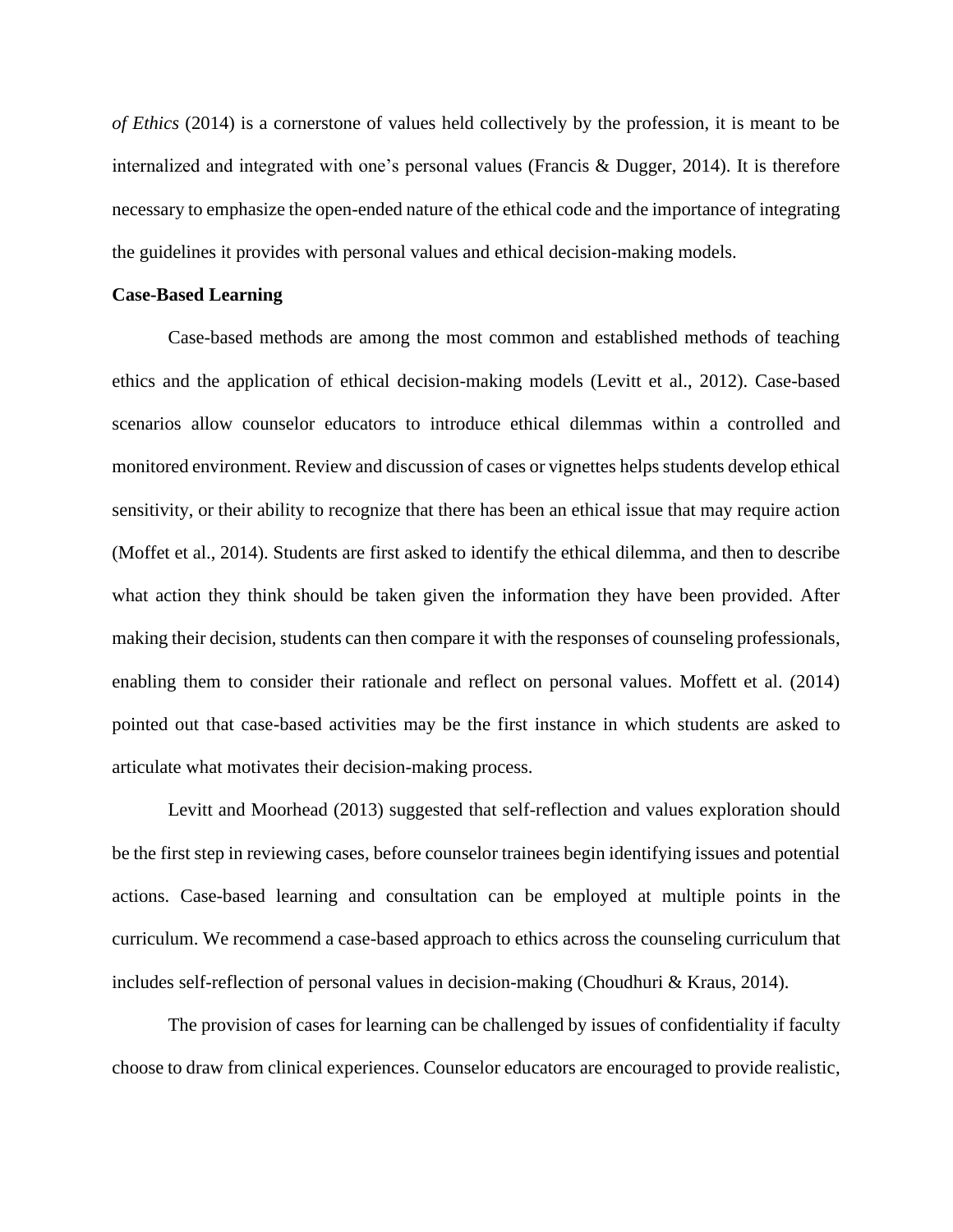meaningful and ambiguous cases so that counselors can prepare for the realities of practice and understand that there are often multiple courses of action that adhere to ethical guidelines (Levitt & Moorhead, 2013). A developmental approach to case selection follows the research on counseling students' cognitive complexity (Granello, 2002, 2010). To minimize the risk of students feeling overwhelmed by the challenging dilemmas faced by counselors, counselor educators would be wise to integrate a gentle approach to cases as students develop their skills of self-reflection and decision-making. For example, Henderson and Malone (2012) suggested adapting fairy tales to a counseling context. Ethical dilemmas in this format provide the safety of familiarity and humor to lessen their gravity. The classroom also provides a safe atmosphere to explore issues and to make mistakes, thereby increasing opportunities to reflect on one's personal and professional positions (Levitt et al., 2012).

## **Selected Activities**

In this section we offer sample activities that may be introduced throughout the curriculum or in a discrete ethics course. We offer these activities as suggestions, and encourage programs to consider the specific needs and characteristics of their students. In Table 1 we offer suggestions of how to cover ethics across the counselor education curriculum in selected courses.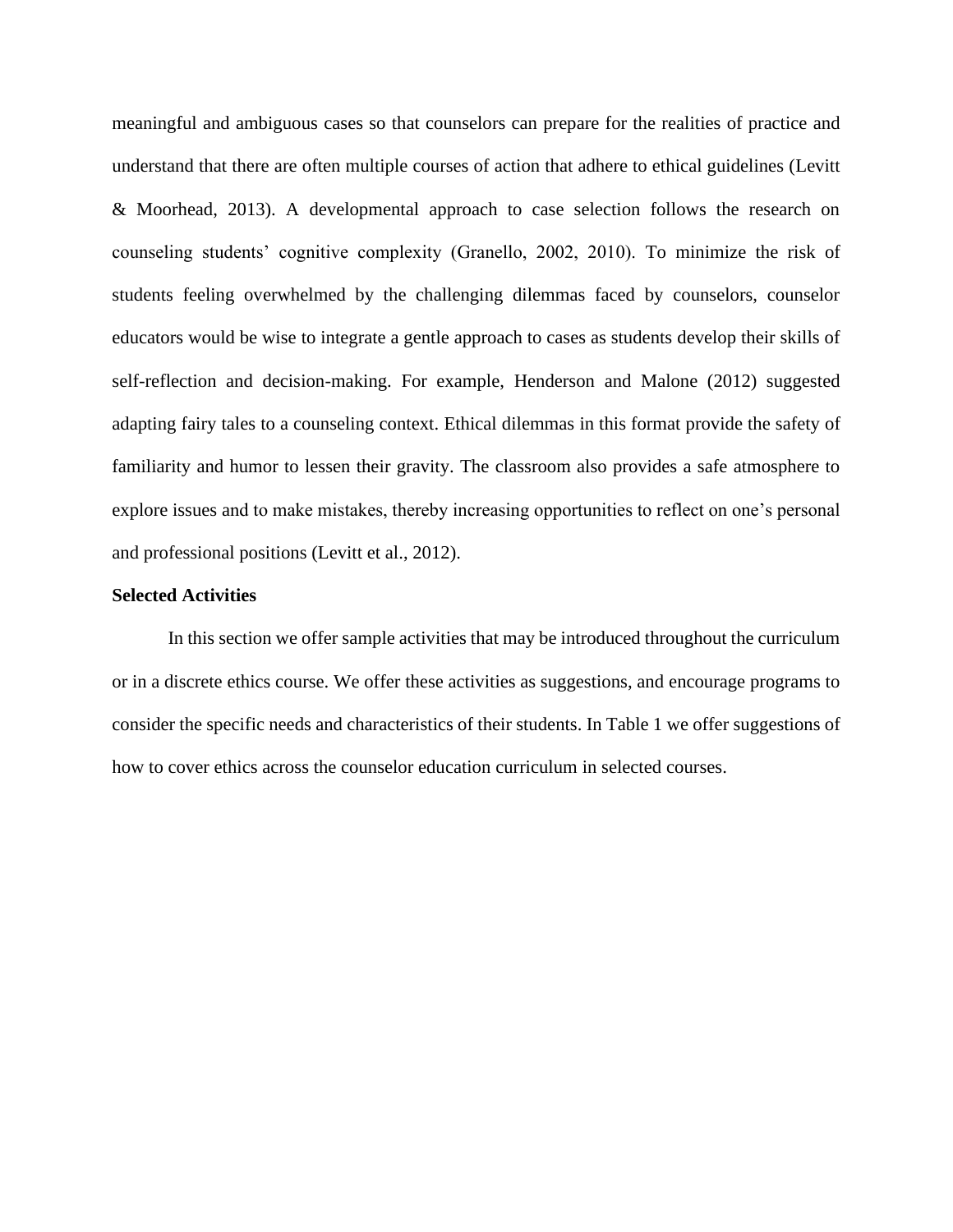# Table 1

| Course                          | <b>Course Content</b>                                                              | Examples                                                                                                                                                                                                                |
|---------------------------------|------------------------------------------------------------------------------------|-------------------------------------------------------------------------------------------------------------------------------------------------------------------------------------------------------------------------|
| Foundations                     | Counselor Values,<br>Decision-Making Models<br>(introduction),<br>Code of Ethics   | Values conflict scale<br>Developmentally-<br>appropriate decision-<br>making vignettes<br>Overview of codes of ethics                                                                                                   |
| <b>Counseling Techniques</b>    | Values Exploration,<br><b>Ethical Foundations</b>                                  | Values conflict scale<br>Role plays with assigned<br>and potentially challenging<br>client values/beliefs                                                                                                               |
| Lifespan/Human<br>Development   | <b>Moral Development</b><br>(Kolhberg & Gilligan)                                  | Application of moral<br>development model to case<br>study<br>Response to modern<br>adaptation of Kohlberg's<br>Heinz dilemma as a<br>counselor<br>Introduction of Gilligan's<br>care and justice moral<br>orientations |
| <b>Multicultural Counseling</b> | Values Exploration,<br>Virtue and Principle Ethics,<br>Decision-Making Models      | Values conflict scale<br>Cultural immersion exercise<br>Small group discussion of<br>personal and professional<br>cultural values<br>Application of decision-<br>making models to<br>culturally-bound case<br>studies   |
| Practicum and Internship        | Code of Ethics,<br>Decision-Making Models,<br>Application of Models in<br>Practice | Intentional application of<br>ethical decision-making<br>models to case<br>presentations<br>Values jar                                                                                                                  |

*Curricular Infusion Course Content and Examples*

The timing and structure of activities should be consistent with students' development and recommendations for scaffolding material. The complicated nature of ethical issues and decisionmaking requires scaffolding to ensure a foundation for engaging in the multidimensional issues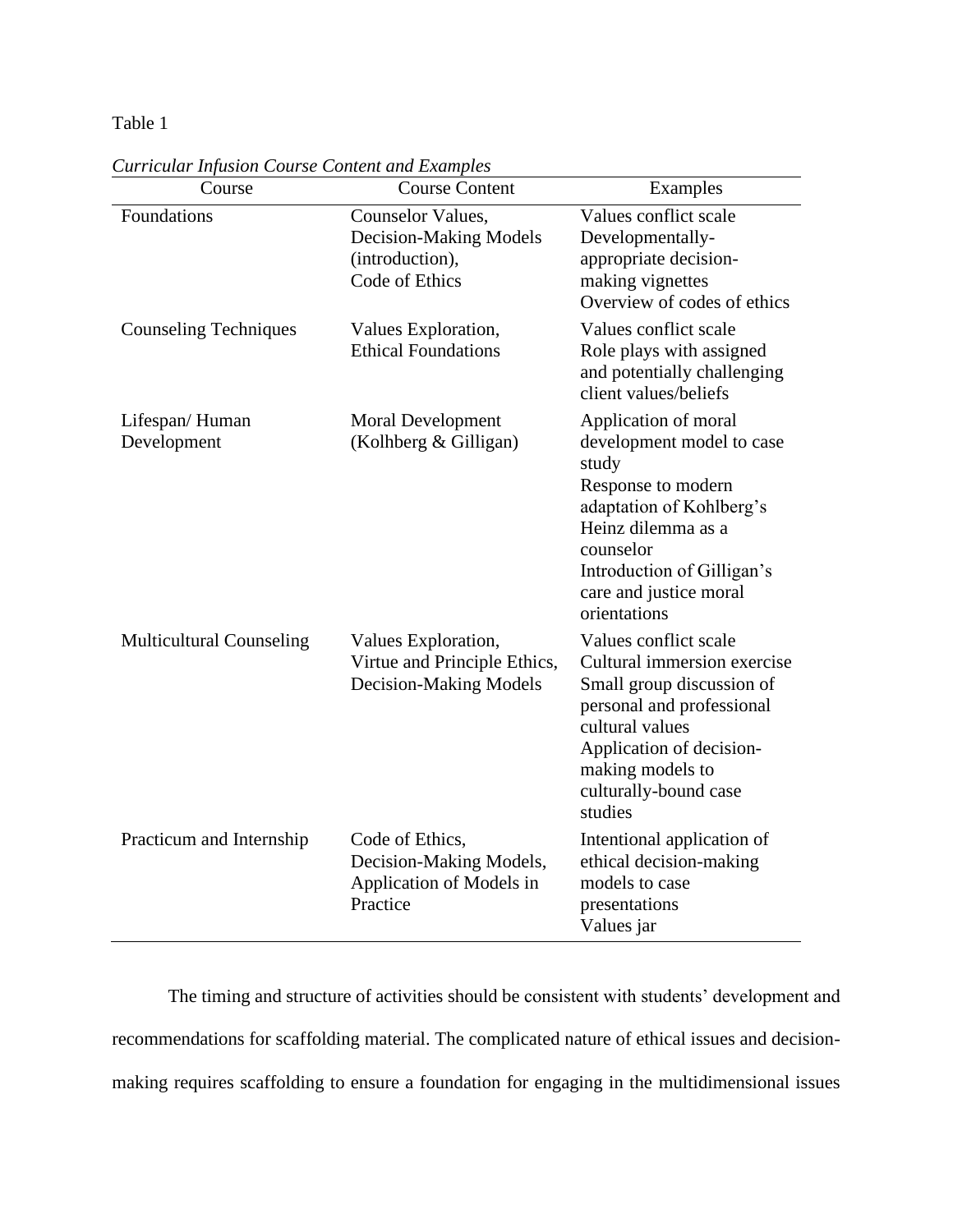that present (Granello, 2010). Counselors must be able to focus on the ethical dilemmas rather than memorize ethical decision-making steps and the *ACA Code of Ethics* (Levitt et al., 2012). The activities in this section were designed for a discrete ethics course; many may likewise be included in other courses across the curriculum as developmentally appropriate and relevant.

#### **Values Exploration Activities**

In keeping with a values emphasis, specific activities may be introduced to help students begin to explore their values, morals, and judgments as they pertain to the counselor role. Two of our favorite activities, the values conflict scale and values jar, may be appropriate in both discrete and infused ethics modalities.

The values conflict scale is a series of client descriptions to which students respond whether they could work with the client, they would have difficulty working with the client, or that they could not work with the client. The intent of the scale is to assist students to begin identifying values that could present challenges to them if clients present with beliefs different from their own. Sommers-Flanagan and Sommers-Flanagan (2015) provided sample values exploration scales related to personal values to use before considering an application to counseling relationships, which may be helpful in foundational counseling courses or early in an ethics class. The values conflict scale might include examples of clients with fundamentalist or conflicting religious views, infidelity, interracial relationships, political affiliations different than one's own, positions on immigration, same sex marriage or adoption, or other pertinent issues. We regularly update the client descriptions on the scale to address timely societal and professional issues, and to address needs that we see emerging in our program.

A related activity is the values jar, which is introduced in the context of helping students to see how their values play a part in a counseling relationship. A prop of an actual glass jar serves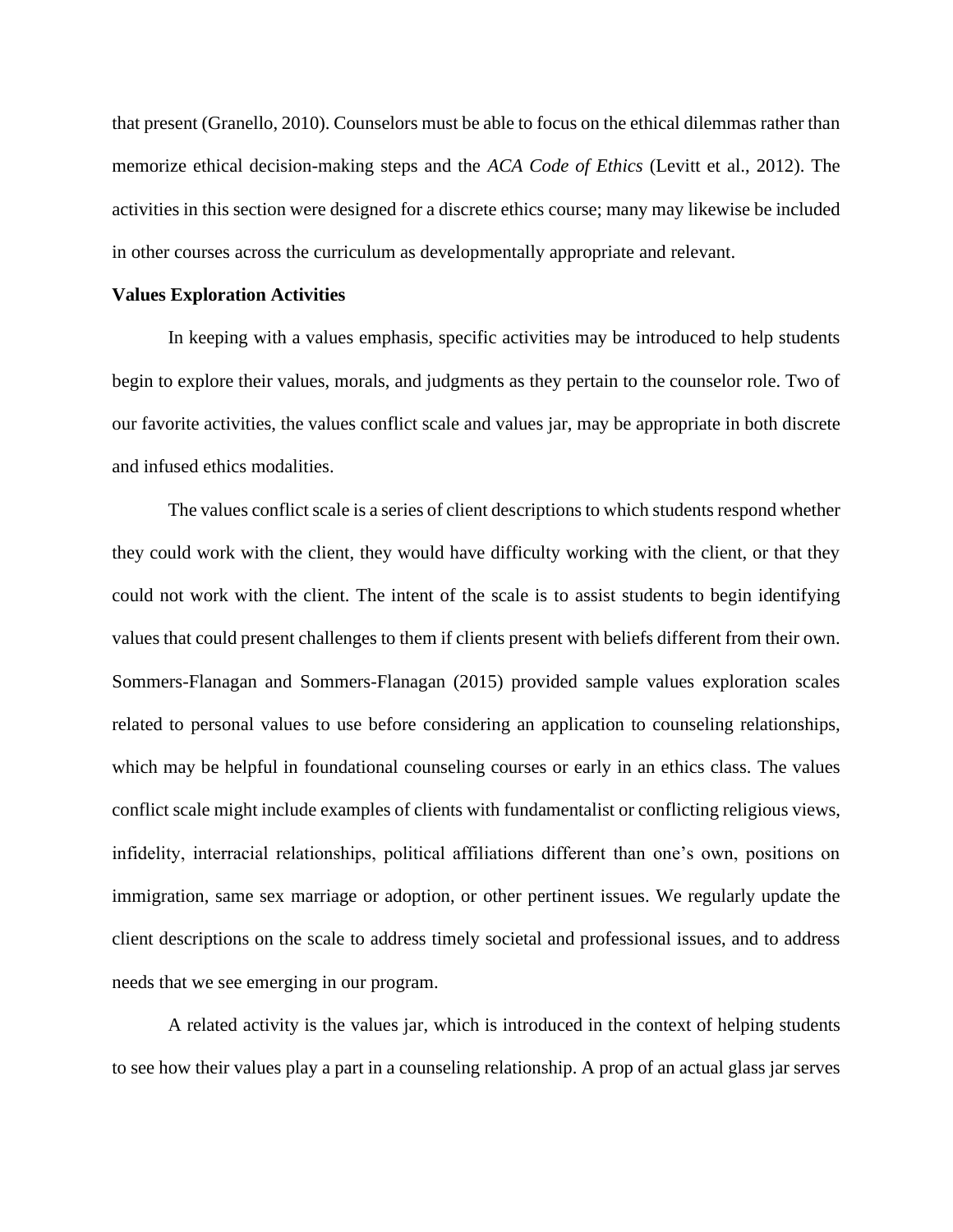as a place for students to place slips of paper on which students privately write the concerns they have about prospective values in counseling. We then seal the jar, indicating that during counseling sessions we are aware that our values are there but that they cannot come out during a session. Thus, values may guide our work, but do not direct or spill out into our intent to help clients who may hold different values and morals than we do. Keeping the jar sealed yet visible reminds us that we can take off the top and address personal values and perspectives at a more appropriate time. The jar is present in each of our class sessions to remind us of their presence and how to address them, at times taking off the top in class for discussion.

#### **Case-Based Learning**

We have established throughout the manuscript the benefits of a case-based approach to ethics. We encourage counselor educators to be creative in this approach beyond the nature of the cases they write. For example, it is sometimes helpful to have students in small groups write cases themselves to reflect what they see as potential ethical dilemmas in practice. Student groups may then trade cases and analyze them through ethical decision-making processes, coming back to the full class to discuss what they found and what the original writers intended as potential issues. This tends to create opportunities for students to hear multiple perspectives as well as learn about peers' concerns, value conflicts, and in some cases reflections on issues they have seen in their fieldwork experiences. Whether students are writing cases themselves or analyzing those written by the instructor, case analysis should include attention to personal values before determining courses of action. In keeping with the values perspective, attention to visceral reactions and inclinations is important when there is the luxury of time and fictional cases. Students may then spend time applying decision-making models, codes of ethics, and legal statutes to their resolution of issues.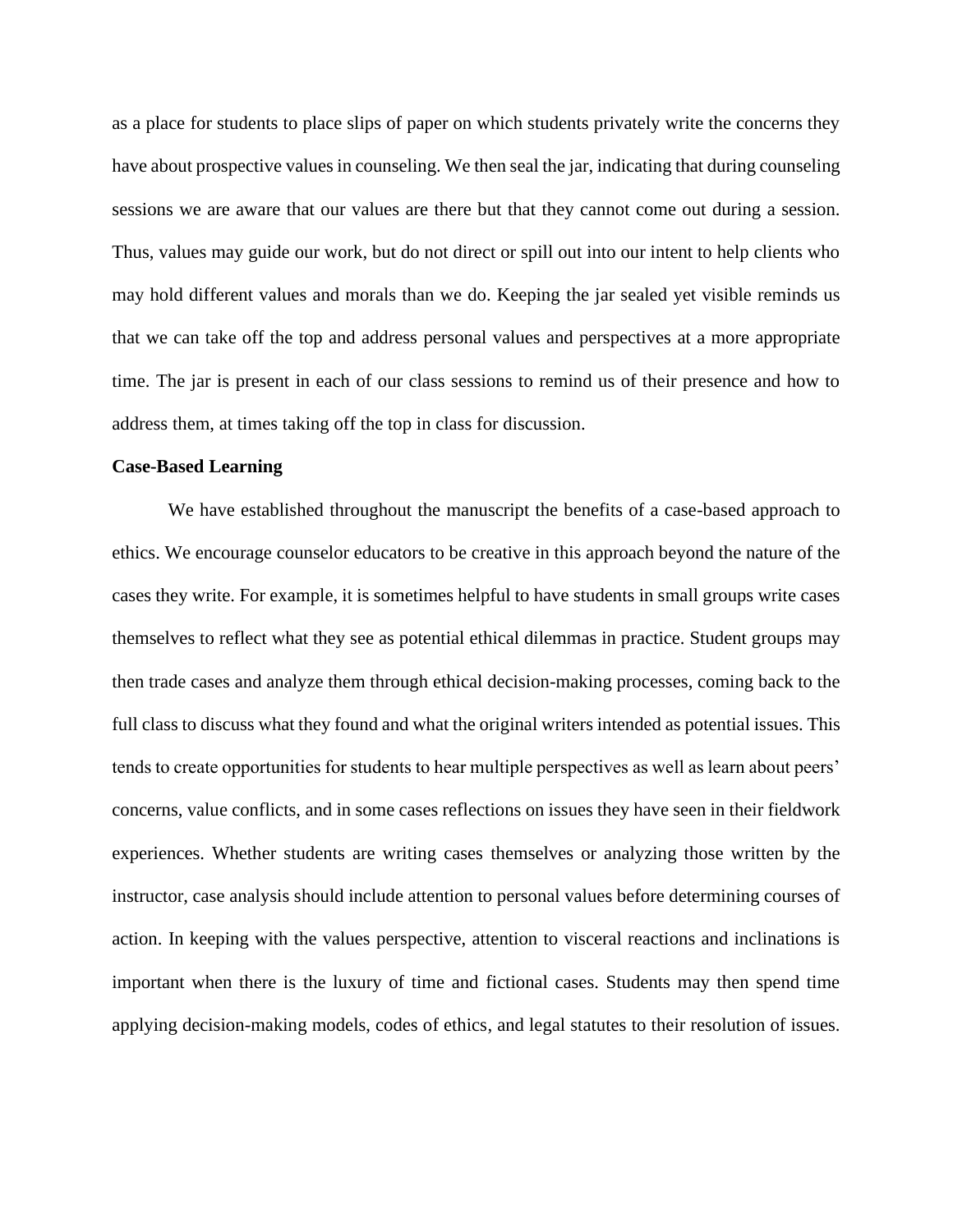In some cases it may even be worthwhile to role play scenarios to experience the challenges in coming to and carrying out their decisions.

## **Ethics Board Hearing**

One of the most effective ways we have seen students learn about ethical decision-making and the *ACA Code of Ethics* (2014), how ethical violations happen, rendering ethical decisions, and the adjudication process is through a mock ethics board hearing. An early instructor's guide to Remley and Herlihy's (2016) *Ethical, Legal, and Professional Issues in Counseling* included an example of an ethics board hearing activity. We have significantly modified an example to address current and relevant issues in counselor practice. A case is shared with students in advance of the class so that they may become familiar with the issues involved. Upon arrival in class, students are randomly assigned to roles (e.g., accused counselor, complainants, witnesses for the counselor and complainants, board attorney, board hearing officer, board members) and given brief backgrounds about their positions. We then use a full class meeting to walk through the hearing as it would take place with a state licensure board. The students assigned to board member roles are charged with asking questions and determining whether the counselor has violated identified sections of the *ACA Code of Ethics* (2014) and state guidelines, then selecting the appropriate sanction. The end of class and the next class meeting are spent discussing the process and determining as a class the sections of the *ACA Code of Ethics* (2014) and state guidelines in question as well as how to adjudicate and sanction counselors. Students comment that this is the most meaningful activity in the course because of the realistic nature of the process and the ability to question the role of their own values in the process.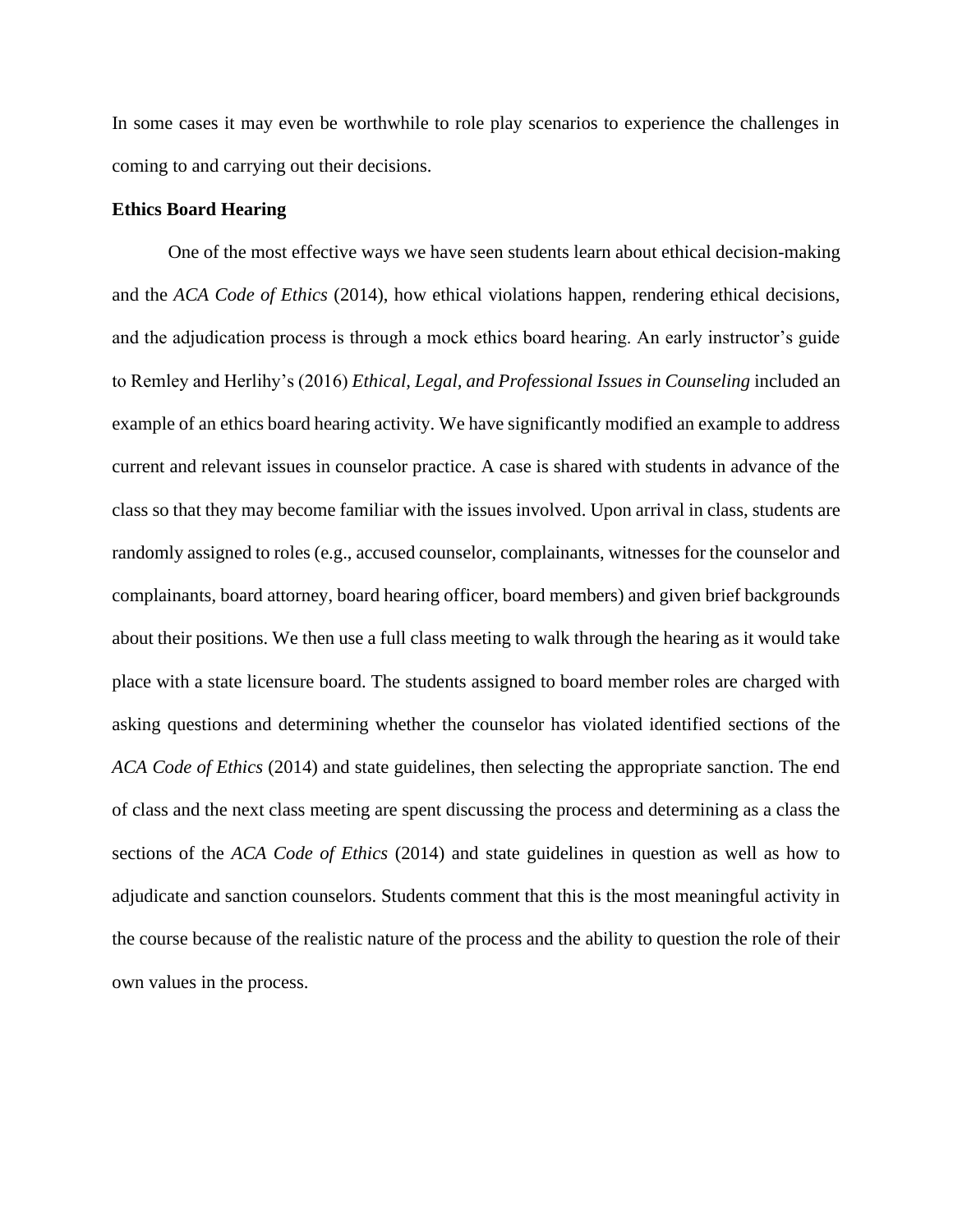## **Sample Course Assignments**

In addition to the class activities described, counselor educators may also consider meaningful course assignments that address the foundational elements regarding ethics education. Table 2 provides a brief description of three assignments we have found effective in reinforcing students' application of ethical decision-making in meaningful ways that they can bring into practice. As noted, these assignments are designed for a discrete ethics course. However, an adaptation of the assignments to course content may create similar learning opportunities for students to incorporate ethics.

Table 2

| Assignment                            | Purpose                                                                                 | Description                                                                                                                                                                                  |
|---------------------------------------|-----------------------------------------------------------------------------------------|----------------------------------------------------------------------------------------------------------------------------------------------------------------------------------------------|
| <b>Article Reviews</b>                | Enter the literature and<br>consider ethical issues in<br>practice                      | 3 current articles,<br>overview and critical<br>reflection                                                                                                                                   |
| Group Project and<br>presentation     | Explore ethical issues and<br>apply decision- making<br>models and code of ethics       | Case study, values-based<br>consideration, application                                                                                                                                       |
| Ethical Issues Interview and<br>Paper | Examine ethical issues<br>faced by counselors and<br>their decision-making<br>practices | Interview practicing<br>counselor, research<br>regarding the issues,<br>consider values in<br>resolution of the dilemma,<br>apply ethical decision-<br>making to student decision-<br>making |

## **Conclusion and Directions for Research**

Ethics education in the counselor preparation curriculum is merely the beginning of the integration of ethics into practice. Practitioners often have autonomy, and as such it is imperative that counselors build an infrastructure to support their ethical decision making process (Brennan,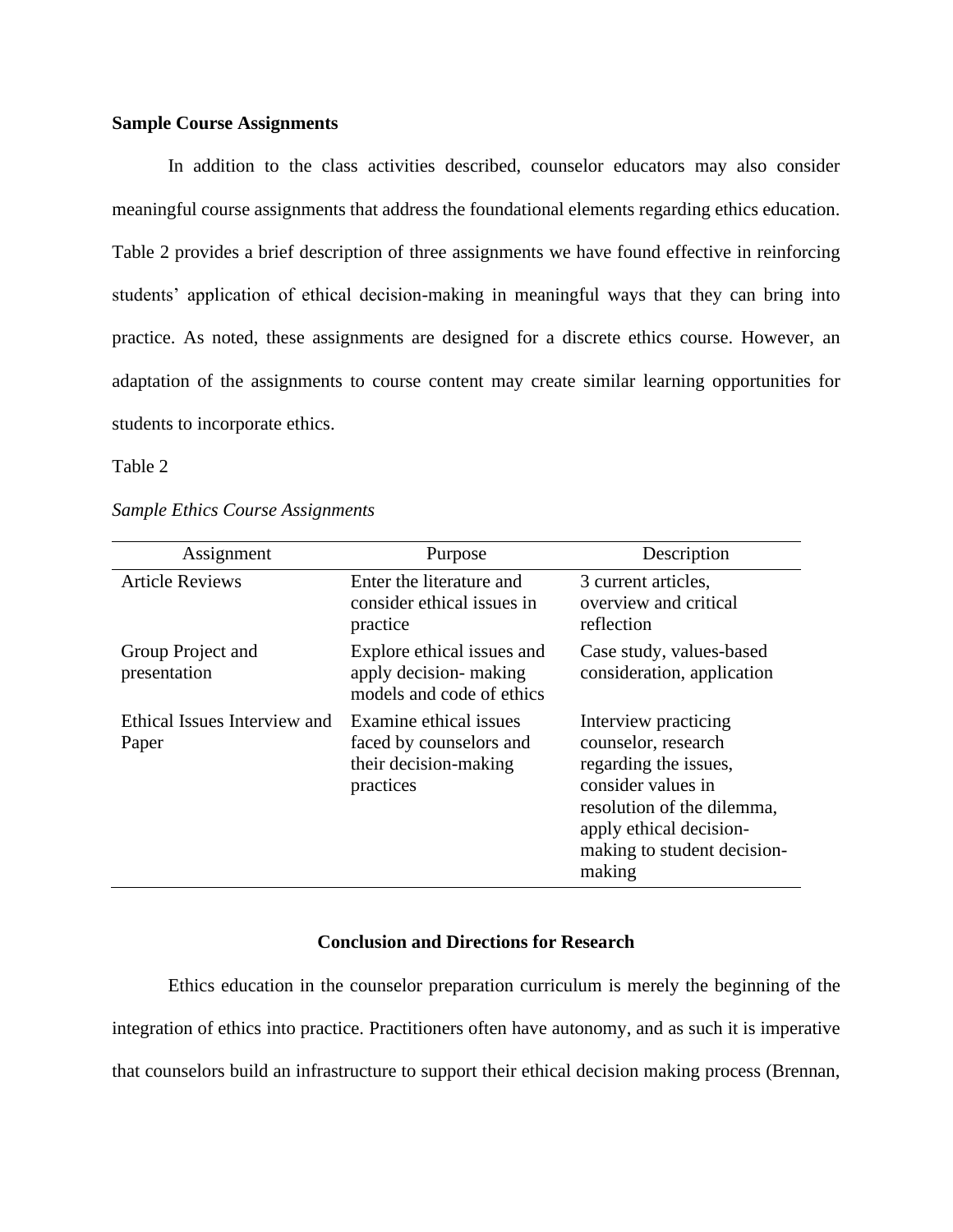2013). The results of Herlihy and Dufrene's (2011) Delphi study confirmed the importance of ethical practice and preparation. A panel of experts identified their number one concern for the profession was "ensuring counselors practice ethically and abide by the code" (Herlihy & Dufrene, 2011, p.16). The same panel also noted that teaching ethical decision making in counselor education programs should be a priority. A survey of ACA members revealed that 97% of counselors had ethics instruction in graduate school (Neukrug & Milliken, 2011). The researchers highlighted concerns when they reported that there were 31 items (40% of the survey) to which respondents could not agree as to whether a particular behavior was unethical. This discrepancy suggests there is a need to increase awareness of ethical issues for both practitioners and students and to further examine ethical preparation for counselors and supervisors.

Much remains to be learned about best practices in counselor ethics preparation. Interpretation and application of the *ACA Code of Ethics* (2014), recent court cases, and continued study of ethical violations provides a foundation for learning what counselor preparation programs can do to ensure the safety and well-being of the clients their future counselors will serve. As counselor educators continue to explore their own successes, we encourage programs to consider the nature of delivery as well as cognitive complexity in their application of activities.

Curricular infusion, or the integration of specific material into core courses, is common across several topics in counseling programs. The professional literature remains undecided about the efficacy of curricular infusion or a discrete ethics course as a preferred mode of delivery. The conflicting perspectives as to the best way to teach ethics and the placement of this topic in the curriculum are not unique to the counseling profession. The field of social work appears to struggle with the same question, which remains unanswered even after empirical study of ethical practice on the basis of discrete or infused ethics preparation (Sanders & Hoffman, 2010). The Council for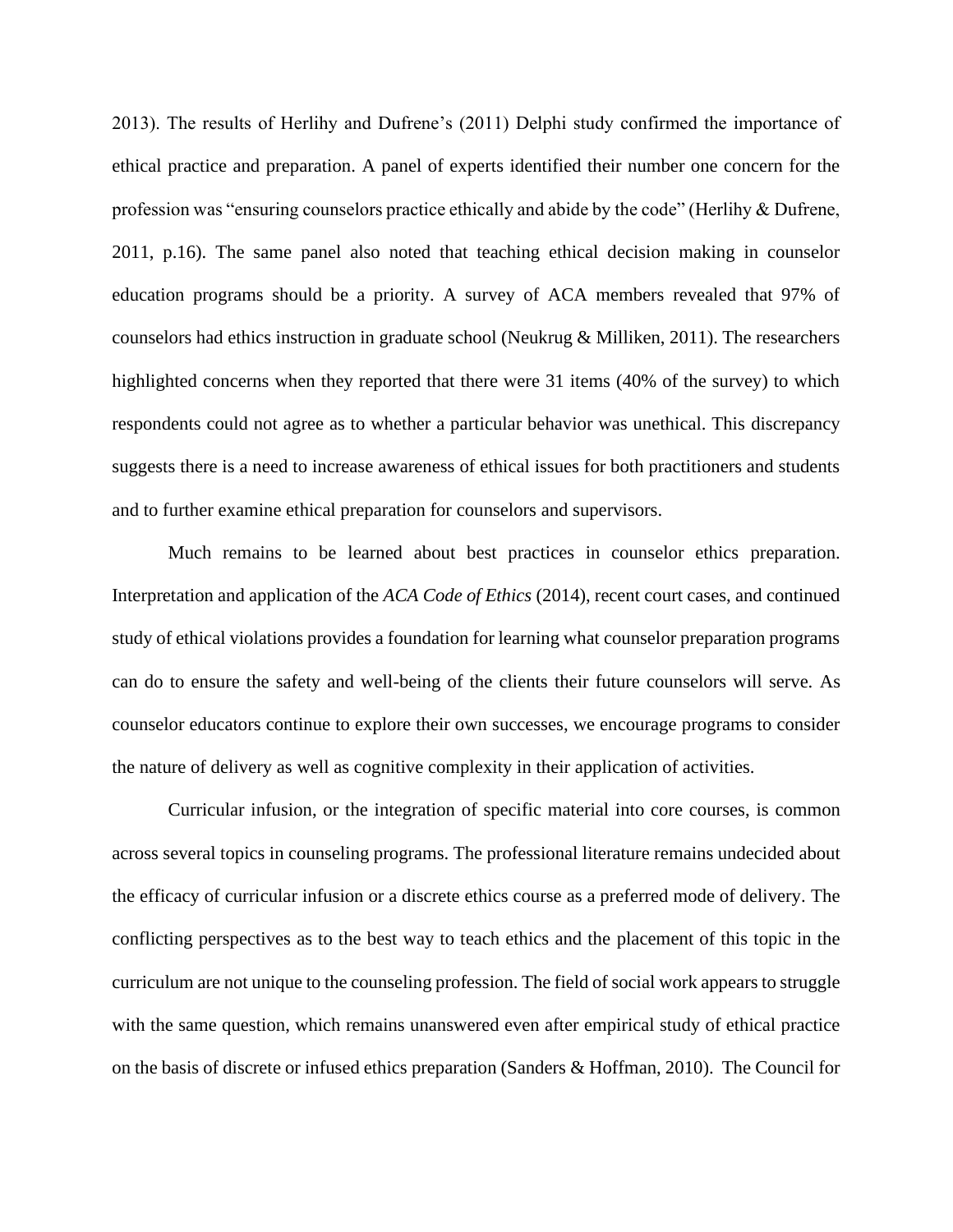the Accreditation of Counseling and Related Educational Programs (CACREP) standards outline the content areas that must be introduced but do not dictate the manner in which they are taught (CACREP, 2015). This affords accredited counselor preparation programs flexibility in how to teach material that is common across core content areas. For example, ethical issues are cited in Professional Identity and Ethical Practice, Assessment, and Research curricular standards (CACREP, 2015). Programs may elect to cover the material throughout all of their courses or to relegate it to a single class. Incorporating discussions regarding ethical issues across multiple courses in a counseling program offers learners opportunities to revisit and gain exposure to the topic in a variety of contexts as they develop. A discrete ethics course can increase knowledge but it may not allow adequate time for students to develop their decision-making skills (Lambie et al., 2012). The development of decision-making skills can require up to 12 months to accomplish; therefore, relying on a one semester, 13-6 week course to adequately address ethical decisionmaking may be problematic (Lambie et al., 2010).

It appears from our initial review of the literature and an analysis of syllabi available via the ACA-ACES Syllabus Clearinghouse that much of the content of a discrete ethics course focuses on the professional codes of ethics. While significant, there are limitations to introducing and discussing ethical codes absent an application through the presentation of ethical decisionmaking models and values exploration. These limitations suggests that the course content should also address underlying concepts of ethics, such as decision-making and personal and professional values as they relate to professional expectations and a values emphasis in the *ACA Code of Ethics* (2014).

According to Ametrano (2014), "…for students, learning to make ethical decisions is a developmental process of acculturating to the ethics of the profession and eventually integrating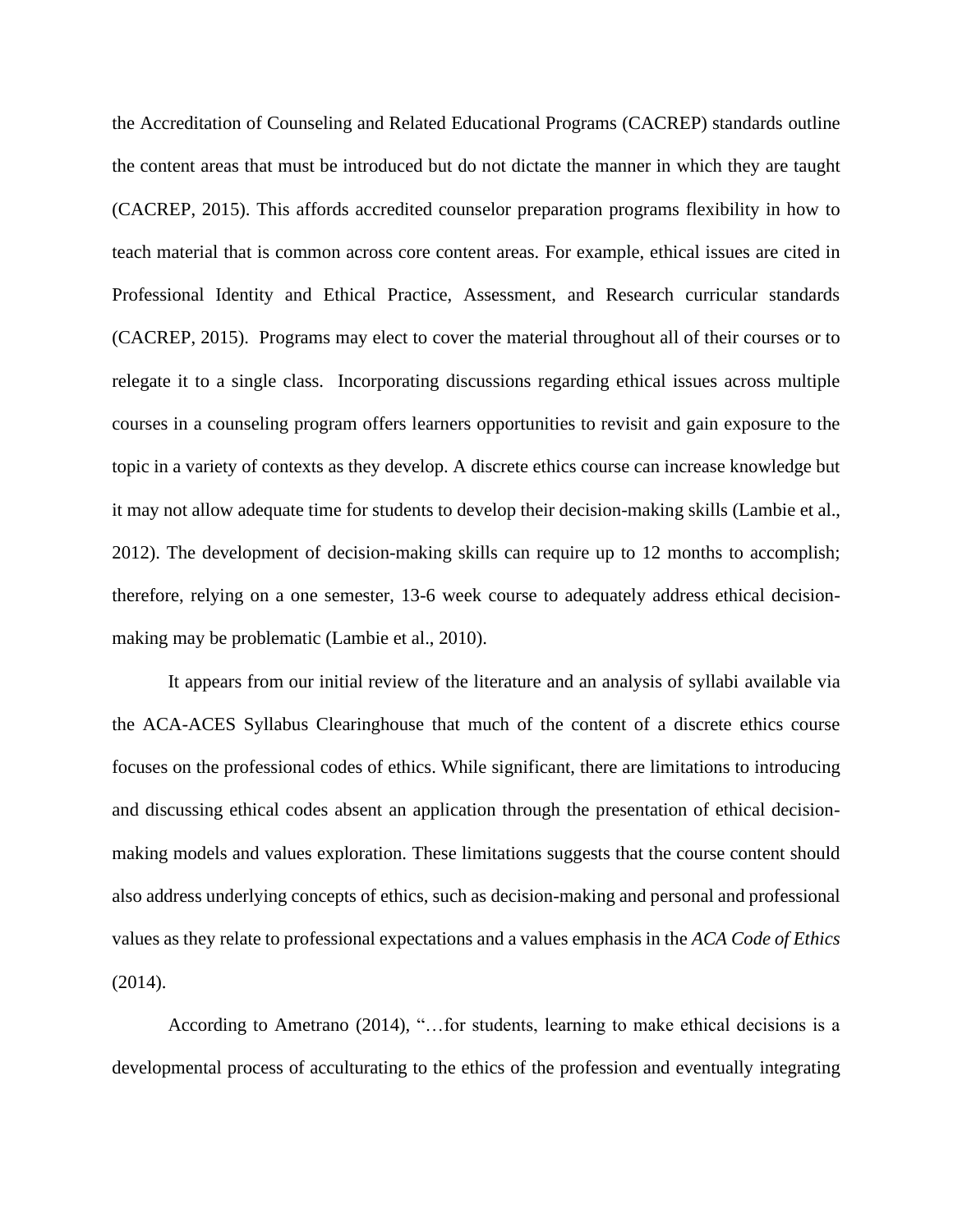professional ethics with their own values and beliefs" (p. 154). Cognitive complexity is the ability one has to consider multiple perspectives, accept ambiguity, and integrate new concepts into their worldviews (Granello, 2010; Lambie et al., 2010). Cognitive complexity might be considered a key component in how and when ethical content and ethical decision making models are introduced to students. Counseling researchers have determined that as counselors-in-training progress in their programs, their cognitive complexity increases (Granello, 2002; Lambie et al., 2010; Lambie et al., 2012). If this is indeed the case, then the ability to recognize ethical dilemmas and make sound ethical decisions would be more developed the further students are in the counseling curriculum.

Beginning counselors-in-training are often frustrated with instructors who cannot give expert advice or definitive answers (Granello, 2002; Granello, 2010; McAuliffe & Lovell, 2006). Ethics can be vague and leave much room for interpretation, and counselors-in-training often find this concept difficult to grasp as there is the perception that there is a single right answer. Students become more comfortable with the ambiguity and the contextual nature of counseling as they progress through the curriculum. In essence, they are more flexible in their counseling practice. Cognitive development can be attributed to factors such as knowledge gained, clinical experience (practicum), and life experience, all of which allow for ethical learning (Lambie et al., 2010; Lambie et al., 2012). Counselor educators must therefore consider students' cognitive development in both the placement and content of ethics education.

More research is needed regarding best practices through an empirical study of training modalities. We need to know the efficacy of content emphasis and sample activities relative to counselors' ethical decision-making immediately after exposure and longitudinally through ethical practice as professional counselors. Researchers might also explore the nature of ethical violations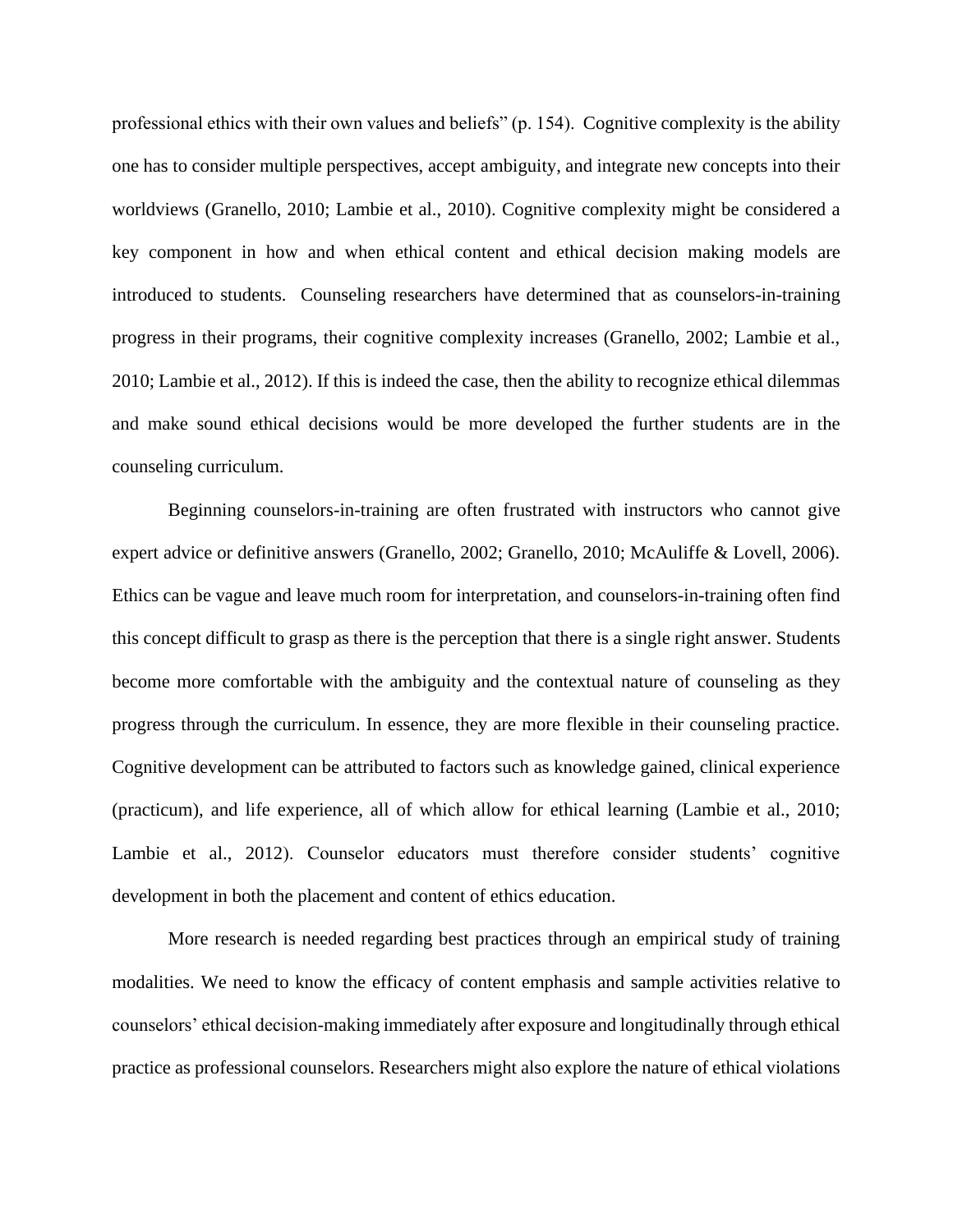and their relationship to the format, content, and timing of ethics education. Qualitatively, we might learn more about the actual vs. educational ethical decision-making process (Levitt et al., 2015). Finally, it seems appropriate in counseling research to solicit perceptions of clients: what do they perceive as effective practice, and how does this match with our expectations for ethical conduct that we teach burgeoning counselors?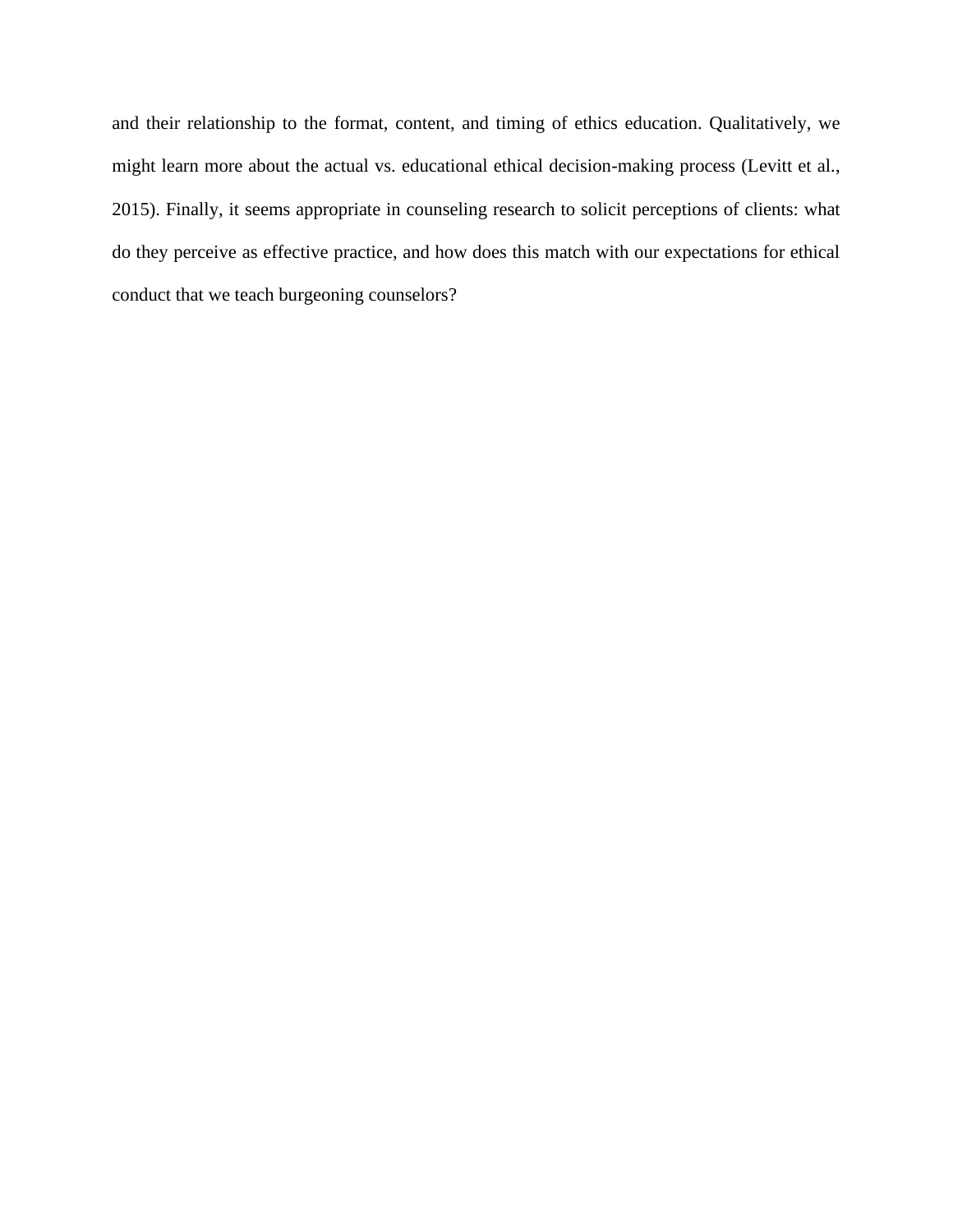## References

Ahia, C. E., & Boccone, P. J. (2017). Licensure board actions against professional counselors: Implications for counselor training and practice. *VISTAS Online.* Retrieved from [www.counseling.org/knowledge-center/vistas/by-subject2/vistas-professional](http://www.counseling.org/knowledge-center/vistas/by-subject2/vistas-professional-development/docs/default-source/vistas/article_396bce2bf16116603abcacff0000bee5e7)[development/docs/default-source/vistas/article\\_396bce2bf16116603abcacff0000bee5e7](http://www.counseling.org/knowledge-center/vistas/by-subject2/vistas-professional-development/docs/default-source/vistas/article_396bce2bf16116603abcacff0000bee5e7)

American Counseling Association (2014). *Code of ethics.* Alexandria, VA: Author.

- American Counseling Association (2016). ACA annual ethics report Fiscal year 2016. Retrieved from https://www.counseling.org/knowledge-center/ethics#reports
- Ametrano, I. M. (2014). Teaching ethical decision making: Helping students reconcile personal and professional values. *Journal of Counseling and Development*, *92*(2), 154-161. doi:10.1002/j.1556-6676.2014.00143.x
- Brennan, C. (2013). Ensuring ethical practice: Guidelines for mental health counselors in private practice. *Journal of Mental Health Counseling*, *35*(3), 245-261.
- Burkholder, D., & Hall, S. F. (2014). Ward v. Wilbanks: Students respond. *Journal of Counseling and Development, 92*, 232-240. doi: 10.1002/j.15566676.2014. 00152.x
- Choudhuri, D. D., & Kraus, K. L. (2014). Buddhist perspectives for addressing values conflicts in counseling: Possibilities from practice. *Journal of Counseling and Development, 92,* 194-201. doi:10.1002/j.1556-6676.2014.00148.x
- Council for the Accreditation of Counseling and Related Educational Programs (2015). *CACREP 2016 Standards.* Alexandria, VA: Author.
- Cottone, R. R., & Claus, R. E. (2000). Ethical decision-making models: A review of the literature. *Journal of Counseling and Development*, *78*, 275-283.
- Even, T. A., & Robinson, C. R. (2013). The impact of CACREP accreditation: A multiway frequency analysis of ethics violations and sanctions. *Journal of Counseling and Development, 91,* 26-34. doi: 10.1002/j.1556.6676.2013.00067.x.
- Francis, P. C., & Dugger, S. M. (2014). Professionalism, ethics, and value-based conflicts in counseling: An introduction to the special section. *Journal of Counseling and Development*, *92*(2), 131-134. doi:10.1002/j.1556-6676.2014.00138.x
- Gladding, S. T. (2012). *Counseling: A comprehensive profession* (7th ed.). Upper Saddle River, NJ: Pearson.
- Granello, D. H. (2002). Assessing the cognitive development of counseling students: Changes in epistemological assumptions. *Counselor Education & Supervision, 41*, 279- 293. http://dx.doi.org/10.1002/j.1556-6978.2002.tb01291.x
- Granello, D. H. (2010). Cognitive complexity among practicing counselors: How thinking changes with experience. *Journal of Counseling and Development, 88*, 92-100. http://dx.doi.org/10.1002/j.1556-6678.2010.tb00155.x
- Henderson, K. L., & Malone, S. L. (2012). Ethical fairy tales: Using fairy tales as illustrative ethical dilemmas with counseling students. *Journal of Creativity in Mental Health, 7,* 65-82. doi:10.1080/15401383.2012.660128
- Herlihy, B., & Dufrene, R.L. (2011). Current and emerging ethical issues in counseling: A delphi study of expert opinions. *Counseling and Values, 56*, 10–24. doi: 10.1002/j.2161-007X.2011.tb01028.x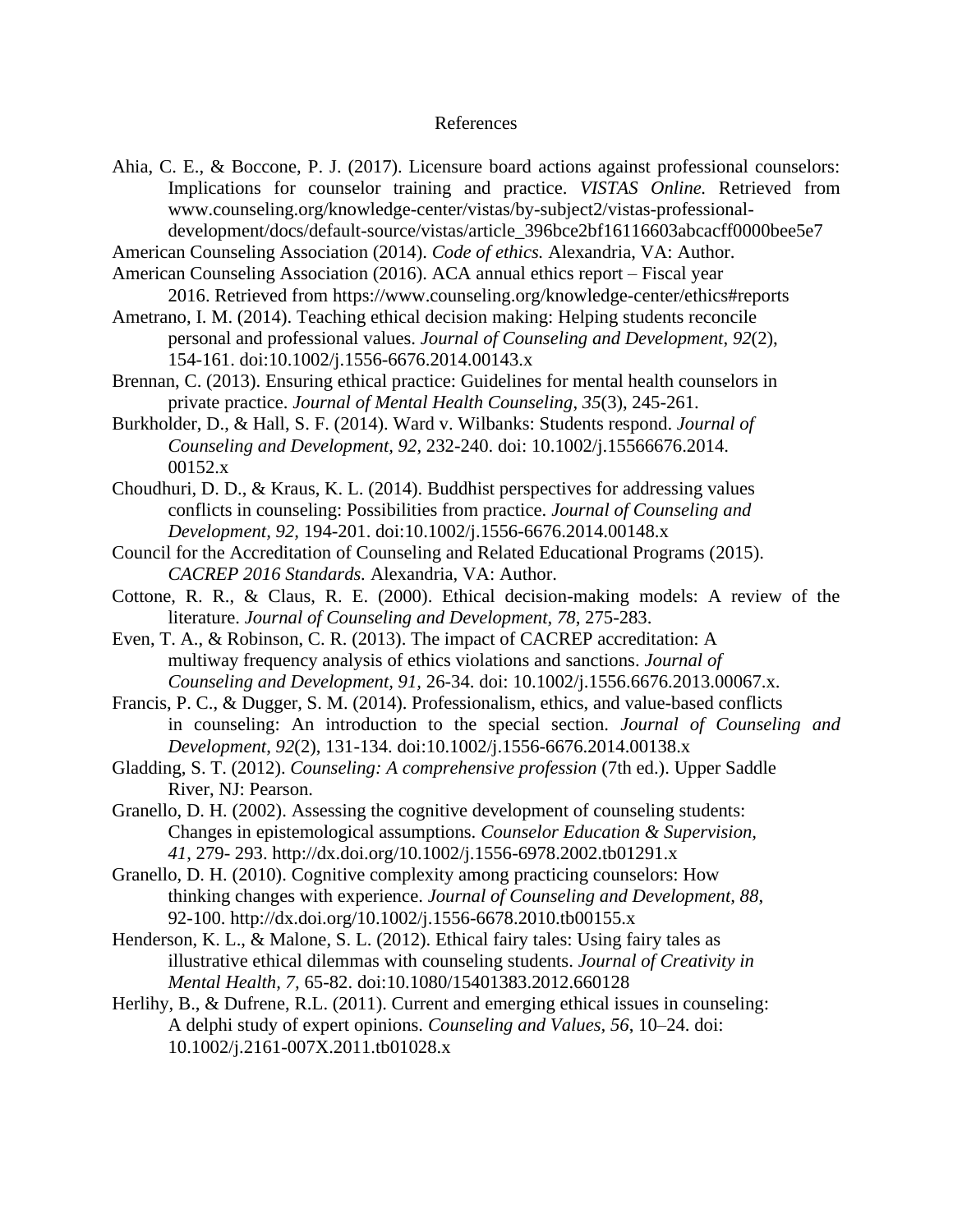- Jungers, C. M., & Gregoire, J. (2016). Authenticity in ethical decision making: Reflections for professional counselors. *Journal of Humanistic Counseling, 55*, 99-110. doi: 10.1002/johc.12027
- Kaplan, D. M. (2014). Ethical implications of a critical legal case for the counseling profession: Ward v. Wilbanks. *Journal of Counseling and Development, 92*, 142-146. doi: 10.1002/j.1556-6676.2014.00140.x
- Kitchner, K. S. (1984). Intuition, critical evaluation and ethical principles: The foundation for ethical decisions in counseling psychology. *The Counseling Psychologist, 12*, 43-55.
- Kocet, M. M., & Herlihy, B. J. (2014). Addressing value-based conflicts within the counseling relationship: A decision-making model. *Journal of Counseling and Development, 92*, 180-186. doi: 10.1002/j.1556-6676.2014.00146.x
- Lambie, G. W., Hagedorn, W. B., & Ieva, K. P. (2010). Social-cognitive development, ethical and legal knowledge, and ethical decision making of counselor education students. *Counselor Education and Supervision*, *49*(4), 228-246.
- Lambie, G. W., Ieva, K. P., Mullen, P. R., & Hayes, B. G. (2011). Ego development, ethical decision-making, and legal and ethical knowledge in school counselors. *Journal of Adult Development, 18*, 50-59. doi: 10.1007/s10804-010-9105-8
- Lambie, G. W., Ieva, K. P., & Ohrt, J. H. (2012). Impact of a counseling ethics course on graduate students' learning and development. *International Journal for the Scholarship of Teaching and Learning*, *6*, 1-15.
- Levitt, D. H., & Aligo, A. (2013). Moral orientation as a component of ethical decision-making. *Counseling and Values, 58*, 195-204. doi: 10.1002/j.2161-007X.2013.00033.x
- Levitt, D. H., Farry, T., & Mazzarella, J. (2015). Counselor ethical reasoning: Decisionmaking practice vs. theory. *Counseling and Values, 60*, 84-99. doi: 10.10021j.2161- 007x.2015.00062x.
- Levitt, D. H., & Moorhead, H. H. (Eds.). *Values and ethics in counseling: Real-life ethical decision-making.* New York, NY: Routledge.
- Levitt, D. H., Thomas, A., & Henning, A. (2012). The application of ethical decisionmaking and self-awareness in the counselor education classroom. *Journal of Counselor Preparation and Supervision*, *4*(2), 41-52. doi:10.7729/42.0029
- McAuliffe, G., & Lovell, C. (2006). The influence of counselor epistemology on the helping interview: A qualitative study. *Journal of Counseling and Development, 84*, 308-317.
- Moffett, L. A., Becker, C. L. J., & Patton, R. G. (2014). Fostering the ethical sensitivity of beginning clinicians. *Training and Education in Professional Psychology*, *8*(4), 229-235.
- Neukrug, E. S., & Milliken, T. (2011). Counselors' perceptions of ethical behaviors. *Journal of Counseling and Development, 89*, 206–216. doi: 10.1002/j.1556- 6678.2011.tb00079.x
- Pack-Brown, S. P., Thomas, T. L., & Seymour, J. M. (2008). Infusing professional ethics into counselor education programs: A multicultural/social justice perspective. *Journal of Counseling and Development*, *86*(3), 296-302.
- Remley, T. P., Jr., & Herlihy, B. (2016). *Ethical, legal, and professional issues in counseling* (5th ed). Upper Saddle River, NJ: Pearson.